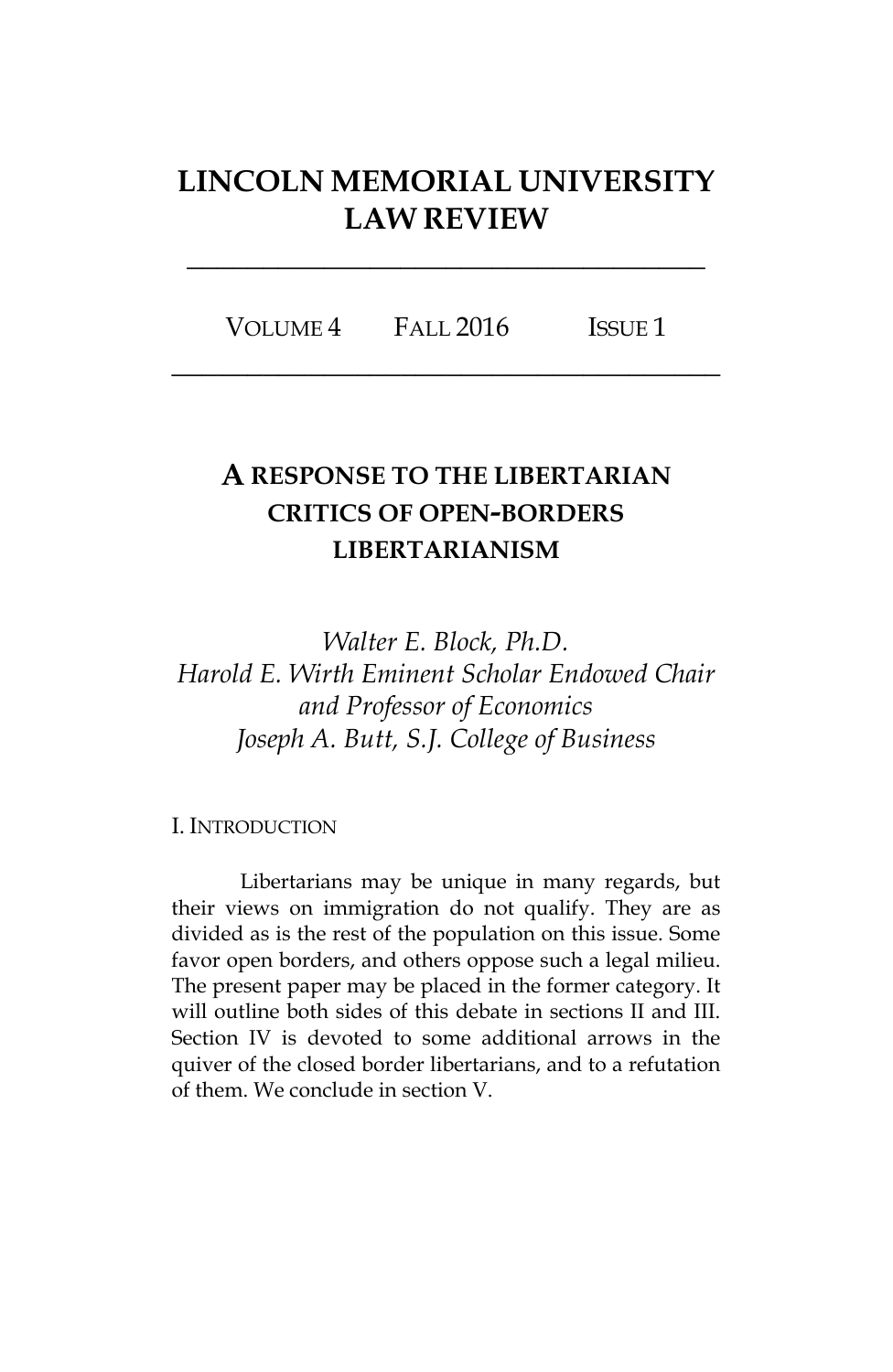### II. ANTI OPEN BORDERS

The libertarian opposition to free immigration is straightforward and even elegant.<sup>[1](#page-1-0)</sup> It notes, first, a curious bifurcation in international economic relations. In the case of both trade and investment, there must necessarily be two[2](#page-1-1) parties who agree to the commercial interaction. In the former case, there must be an importer and an exporter; both are necessary. Without the consent of both parties, the transaction cannot take place. A similar situation arises concerning foreign investment. The entrepreneur who wishes to set up shop abroad must obtain the willing acquiescence of the domestic partner for the purchase of land and raw materials. And the same occurs with financial transactions that take place across

l

<span id="page-1-0"></span><sup>1</sup> Peter Brimelow, ALIEN NATION: COMMON SENSE ABOUT AMERICA'S IMMIGRATION DISASTER (1995); Jesús Huerta De Soto, *A Libertarian Theory of Free Immigration*, 13 J. OF LIBERTARIAN STUD. 187, 187-97 (1998); Hans-Hermann Hoppe, DEMOCRACY, THE GOD THAT FAILED: THE ECONOMICS AND POLITICS OF MONARCHY, DEMOCRACY AND NATURAL ORDER (2001); John Hospers, *A Libertarian Argument Against Opening Borders*, 13:2 J. OF LIBERTARIAN STUD. 153 (1998); Stephan Kinsella, *A Simple Libertarian Argument Against Unrestricted Immigration and Open Borders*, LRC BLOG (Sept. 1, 2005),

http://archive.lewrockwell.com/kinsella/kinsella18.html; Bionic Mosquito, *Open Borders: Case Study*, BIONIC MOSQUITO (Nov. 5, 2015), http://bionicmosquito.

blogspot.ca/2015/11/open-borders-case-study.html; Matthew Reece, *The Pragmatic Libertarian Case Against Open Borders*, THE ZEROTH POSITION (Nov. 24, 2015), https://reece.liberty.me/thepragmatic-libertarian-case-against-open-borders; Llewellyn Rockwell, *Open Borders Are an Assault on Private Property*, MISES DAILY ARTICLES (Nov. 16, 2015),

https://mises.org/library/open-borders-are-assault-privateproperty; Murray Rothbard, *Nations by Consent: Decomposing the Nation-State*, 11 J. OF LIBERTARIAN STUD. 1 (1994); Eric Ruark, *The (Il)logic of Open Border Libertarians*, FEDERATION FOR AMERICAN IMMIGRATION, (May 21, 2014); Jared Taylor, THE REAL AMERICAN DILEMMA: RACE, IMMIGRATION, AND THE FUTURE OF AMERICA (American Renaissance 1998).

<span id="page-1-1"></span><sup>2</sup> Or more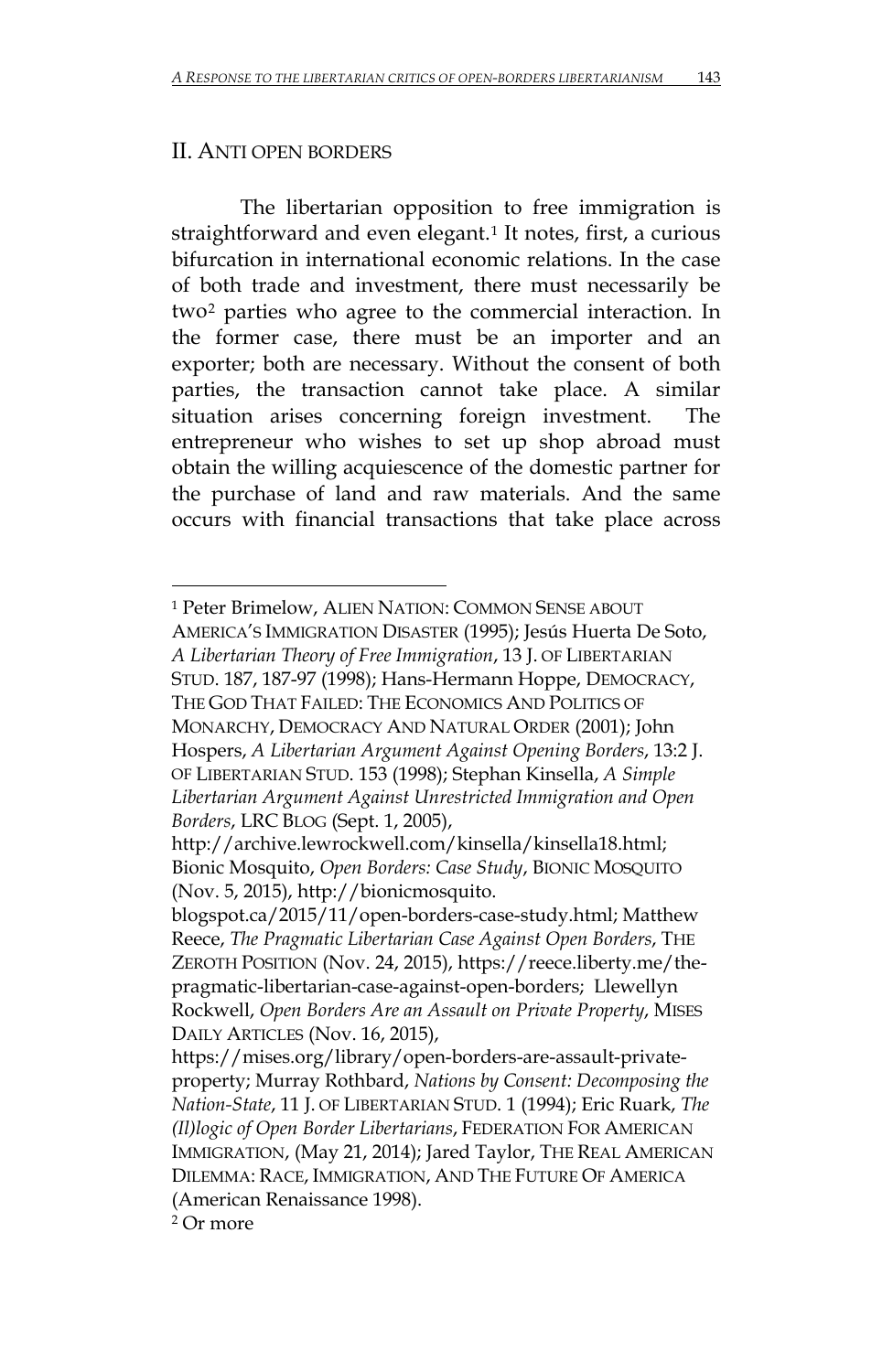national borders. Both lender and borrower must approve; otherwise, this interaction cannot possibly occur.

Matters are entirely different regarding labor mobility. Here, in the absence of any immigration restrictions, the migrant, without anyone's by-your-leave except his own, simply shows up on the territory of the receiving country. Nor is this only a mere failure to attain symmetry. Something far more important, at least for this version of libertarianism, is involved. Without mutual consent, it is charged, such movement constitutes trespass. Or, in some versions of this argument, it is in effect forced integration. Thus, from this quarter it is not at all clear that open immigration is the libertarian position. Indeed, the very opposite is true. Without limitations, restrictions, this is antithetical to libertarianism. In other words, private property rights are one of the two very bedrocks of this philosophy.[3](#page-2-0) Free and open immigration violates private property rights, and this is incompatible with freedom. Free immigration is an open sesame for trespass.[4](#page-2-1)

l

<span id="page-2-0"></span><sup>3</sup> Along with the non-aggression principle (NAP). *See* Hans-Hermann Hoppe, THE ECONOMICS AND ETHICS OF PRIVATE PROPERTY: STUDIES IN POLITICAL ECONOMY AND PHILOSOPHY, 318- 23 (1993); Jacob Huebert, LIBERTARIANISM TODAY, 27-39 (2010); Stephan N. Kinsella, *Legislation and the Discovery of Law in a Free Society*, 11 J. OF LIBERTARIAN STUD. 132 (1995); Stephan N. Kinsella, *New Rationalist Directions in Libertarian Rights Theory*, 12:2 J. OF LIBERTARIAN STUD. 313 (1996),

http://www.mises.org/journals/jls/12\_2/12\_2\_5.pdf; Murray N. Rothbard, FOR A NEW LIBERTY: THE LIBERTARIAN MANIFESTO, 2-53 (1973).

<span id="page-2-1"></span><sup>4</sup> Others have vigorously pursued their critiques of the open border libertarians. *See* Bionic Mosquito, *Open Borders: Case Study*, BIONIC MOSQUITO (Nov. 5, 2015), http://bionicmosquito. blogspot.ca/2015/11/open-borders-case-study.html; Hans-Hermann Hoppe, *On Free Immigration and Forced Immigration*, LRC BLOG (Jan. 1970),

https://www.lewrockwell.com/1970/01/hans-hermannhoppe/on-free-immigratiohun-and-forced-integration/.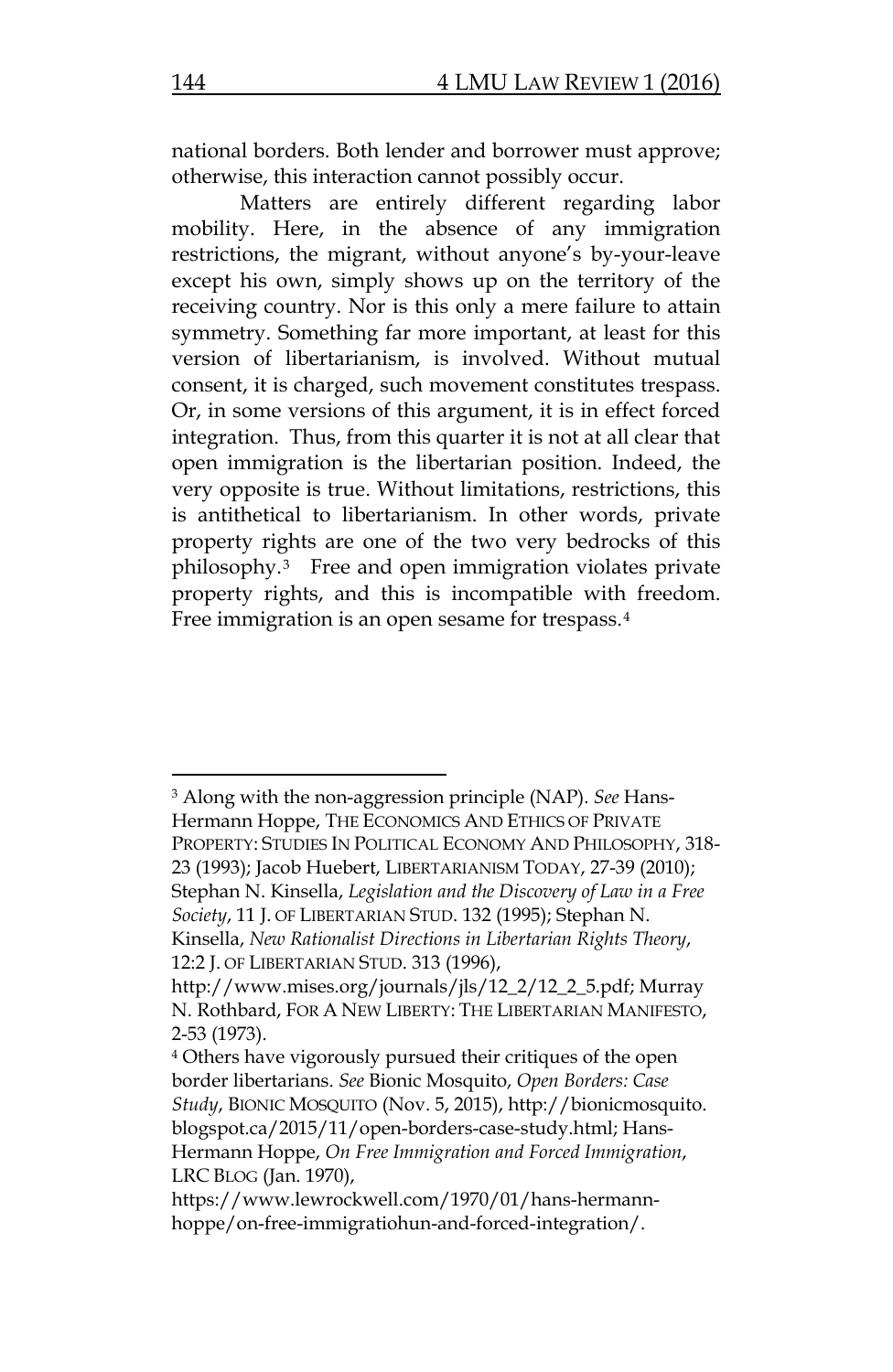#### III. THE CASE FOR OPEN BORDERS

 $\overline{\phantom{a}}$ 

Those libertarians in favor of free immigration<sup>[5](#page-3-0)</sup> are not without a defense of their position, even in the face of

<span id="page-3-0"></span><sup>5</sup> Chris Berg, *Open the Borders*, 26 POL'Y 3, (2010); Walter Block, *A Libertarian Case for Free Immigration*, 13 J. OF LIBERTARIAN STUD. 167, (1998) [hereinafter Block, Libertarian Case]; Walter Block, *The State Was a Mistake*, MISES INSTITUTE (2004), https://mises.org/library/state-was-mistake (last visited Sept. 4, 2016); Walter Block, *Radical Libertarianism: Applying Libertarian Principles to Dealing with the Unjust Government*, *Part I*, 27 REASON PAPERS 117, (2004); Walter Block, Hoppe, Kinsella and Rothbard II, *Immigration: A Critique,* 22 J. OF LIBERTARIAN STUD. 593, (2011) [hereinafter Block, Immigration: A Critique]; Walter Block, *Rejoinder to Hoppe on Immigration*, 22 J. OF LIBERTARIAN STUD. 771, (2011) [hereinafter Block, Rejoinder to Hoppe]; Walter Block, *Rejoinder to Todea on the 'Open' Contract of Immigration*, 8 SCI. J. HUMANISTIC STUD. 52, (2013) [hereinafter Block, Rejoinder to Todea]; Walter Block, *Contra Hoppe and Brat on Immigration*, MGMT. EDUC. SCI. TECH. J., Jan. 2016, at 1; Walter Block & Gene Callahan*, Is There a Right to Immigration? A Libertarian Perspective*, 5 HUM. RTS. REV. 46 (2003); Donald Bourdreaux, *Absorbing Immigrants: Does America Have the Space and Resources to Allow Open Borders?*, FOUNDATION FOR ECONOMIC EDUCATION (2002), https://fee.org/articles/absorbingimmigrants (last visited Sept. 4, 2016); Donald Bourdreaux, *Immigration: The Practice of Principle*, CAFE HAYEK (2013), http://cafehayek.com/2013/06/immigration-the-practice-ofthe-principle.html (last visited Sept. 4, 2016); Bryan Caplan, *Why Should We Restrict Immigration?*, 32 CATO J. 5, (2012); Bryan Caplan, *My Path to Open Borders*, OPEN BORDERS: THE CASE (2013), http://openborders.info/blog/my-path-to-openborders/ (last visited Sept. 4, 2016); Bryan Caplan, *America Should Open Its Borders: My Opening Statement for the Reason Immigration Debate*, LIBRARY OF ECONOMICS AND LIBERTY (2014), http://econlog.econlib.org/archives/2014/04/america\_should. html (last visited Sept. 4, 2016); Richard Ebeling, *Freedom To Move: Personal Liberty or Government Control*, Part I, EPICTIMES (2015), http://www.epictimes.com/07/23/2015/personalliberty-or-government-control/ (last visited Sept. 4, 2016); Richard Ebeling, *Practicing Freedom: Markets, Marriage, and Migration*, EPICTIMES (2015),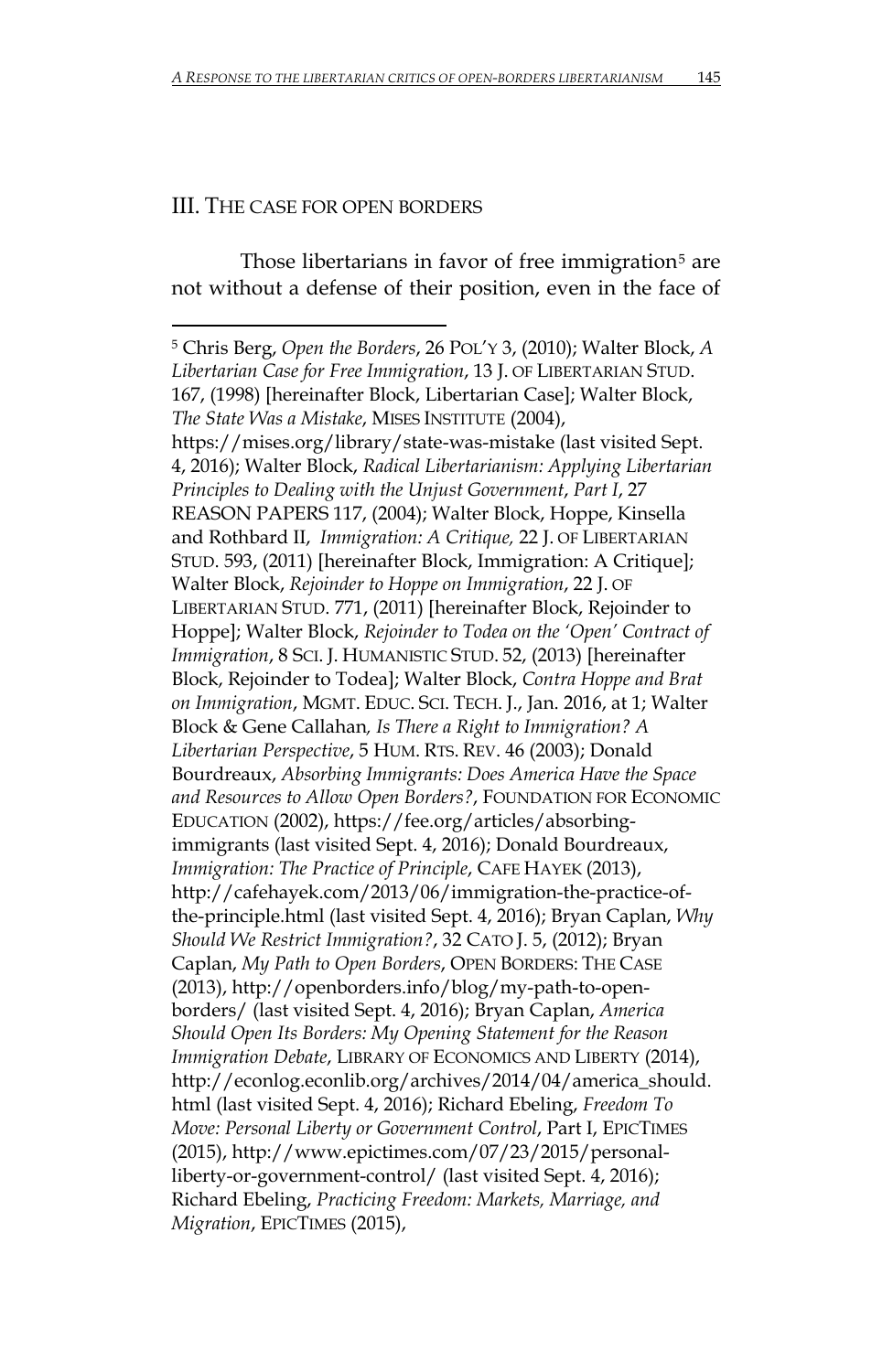http://www.epictimes.com/richardebeling/2015/08/practicing -freedom-markets-marriage-and-migration/ (last visited Sept. 4, 2016); THE CASE FOR FREE TRADE AND OPEN IMMIGRATION, (Richard Ebeling & Jacob Hornberger eds., 1995); Albert Esplugas & Manuel Lora, *Immigrants: Intruders or Guests? A reply to Hoppe and Kinsella*, 22 J. OF LIBERTARIAN STUD. 185, (2010); Max Fisher, *How Ending Birthright Citizenship Would Change Immigration*, THE ATLANTIC (2010), http://www.theatlantic.com/politics/archive/2010/08/howending-birthright-citizenship-would-changeimmigration/344536/ (last visited Sept. 4, 2016); David Friedman, THE MACHINERY OF FREEDOM: A GUIDE TO RADICAL CAPITALISM, (2d ed. 1995); David Friedman, *Welfare and Immigration—The Other Half of the Argument*, DAVID D. FRIEDMAN'S HOME PAGE (2006), http://www.daviddfriedman.com/Libertarian/Welfare\_and\_I mmigration.html (last visited Sept. 4, 2016); David Friedman, *Immigrants and Welfare*, DAVID D. FRIEDMAN'S HOME PAGE (2012), http://daviddfriedman.blogspot.ca/2012/11/immigrants-andwelfare.html (last visited Sept. 4, 2016); Anthony Gregory & Walter Block, *On Immigration: Reply to Hoppe*, 21 J. OF LIBERTARIAN STUD. 25, (2007); David Henderson, *Tear Down These Walls*, FOUNDATION FOR ECONOMIC EDUCATION (2012), https://fee.org/articles/tear-down-these-walls/ (last visited Sept. 4, 2016); Jacob Hornberger, *End Immigration Socialism*, THE FUTURE OF FREEDOM FOUNDATION (2014), http://fff.org/2014/09/22/end-immigration-socialism/ (last visited Sept. 4, 2016); Jacob Hornberger, *There Is Only One Libertarian Position on Immigration*, THE FUTURE OF FREEDOM FOUNDATION (2015), http://fff.org/2015/08/25/one-libertarianposition-immigration/ (last visited Sept. 4, 2016); James Hudson, *The Philosophy of Immigration*, 8 J. OF LIBERTARIAN STUD. 51, (1986); Michael Huemer*, Is There a Right to Immigration?*, 36 SOC. THEORY & PRAC. 429, (2012); Jan Krepelka, *A Pure Libertarian Theory of Immigration*, 22 J. OF LIBERTARIAN STUD. 35, (2010); John Lee, *Confusing Public and Private: The Nonsensical Private Property Argument Against Open Borders,* OPEN BORDERS: THE CASE (2015), http://openborders.info/blog/confusing-public-privatenonsensical-private-property-argument-open-borders/ (last visited Sept. 4, 2016); John Lee, *The claim that open borders inevitably leads to homogeneity is incredibly weak*, OPEN BORDERS: THE CASE (2015), http://openborders.info/blog/claim-openborders-inevitably-leads-homogeneity-incredibly-weak/ (last visited Sept. 4, 2016); William Niskanen, *Build a Wall around the Welfare State, Not around the Country*, CATO INSTITUTE (2006),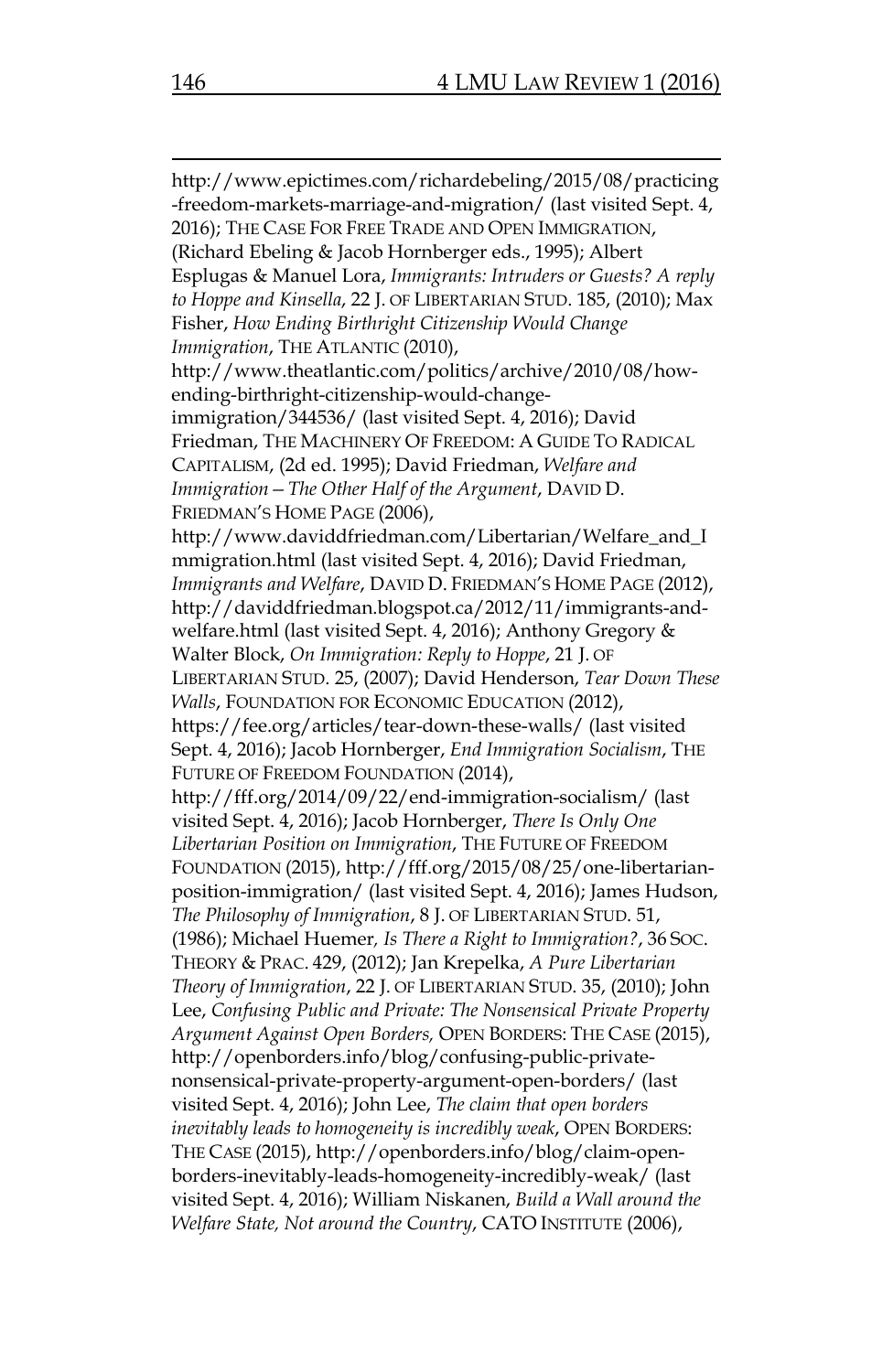$\overline{\phantom{a}}$ http://www.cato.org/blog/build-wall-around-welfare-statenot-around-country (last visited Sept. 4, 2016); Alex Nowrasteh, *Could Our Immigration Laws Prevent the Next Google?*, THE HUFFINGTON POST (March 28, 2012), http://www.huffingtonpost.com/alexnowrasteh/post\_2887\_b\_1232305.html (last visited Sept. 4, 2016); Alex Nowrasteh, *Could Our Immigration Laws Prevent the Next Google?*, THE FEDERALIST (2015), http://thefederalist.com/2015/09/04/alex-nowrasteh-critiquesdonald-trumps-immigration-plan/ (last visited Sept. 4, 2016); Sheldon Richman*, Border Control Bogey*, FOUNDATION FOR ECONOMIC EDUCATION (2010), http://fee.org/freeman/bordercontrol-bogey/#axzz2TOf3I1IZ (last visited Sept. 4, 2016); Sheldon Richman, *What the Immigration Bill Overlooks*, THE FUTURE OF FREEDOM FOUNDATION (2013), http://fff.org/explorefreedom/article/what-the-immigration-bill-overlooks/ (last visited Sept. 4, 2016); Sheldon Richman*, TGIF: In Praise of 'Thick' Libertarianism*, THE FUTURE OF FREEDOM FOUNDATION (2014), http://www.fff.org/explore-freedom/article/tgif-in-praise-ofthick-libertarianism/ (last visited Sept. 4, 2016); Sheldon Richman*, Libertarianism is More than Just Rejecting Force: The 'thick' and 'thin' of libertarian philosophy*, REASON.COM (2014), http://reason.com/archives/2014/04/06/a-libertarianopposition-to-racism (last visited Sept. 4, 2016); Sheldon Richman, *TGIF: Libertarianism Rightly Conceived*, THE FUTURE OF FREEDOM FOUNDATION (2014), http://fff.org/explorefreedom/article/tgif-libertarianism-rightly-conceived/ (last visited Sept. 4, 2016); Sheldon Richman, *What Social Animals Owe Each Other*, THE FUTURE OF FREEDOM FOUNDATION (2014), http://www.fff.org/explore-freedom/article/what-socialanimals-owe-each-other/ (last visited Sept. 4, 2016); Sheldon Richman*, Let the Immigrants Stay*, THE FUTURE OF FREEDOM FOUNDATION (2014), http://fff.org/explore-freedom/article/letthe-immigrants-stay/ (last visited Sept. 4, 2016); Sheldon Richman, *TGIF: Gun Control and Immigration Restrictions Are Enemies of Liberty*, FREE ASSOCIATION (2015), http://sheldonfreeassociation.blogspot.ca/2015/10/tgif-guncontrol-and-immigration.html (last visited Sept. 4, 2016); Sheldon Richman*, TGIF: Let the Refugees In*, FREE ASSOCIATION (2015), http://sheldonfreeassociation.blogspot.ca/2015/11/tgiflet-refugees-in.html (last visited Sept. 4, 2016); Sheldon Richman, *Immigrants Are Less Criminal Than Natural-Born Americans*, REASON.COM (2016),

https://reason.com/blog/2016/01/14/immigrants-are-lesscriminal-than-natura (last visited Sept. 4, 2016); PASCAL SALIN,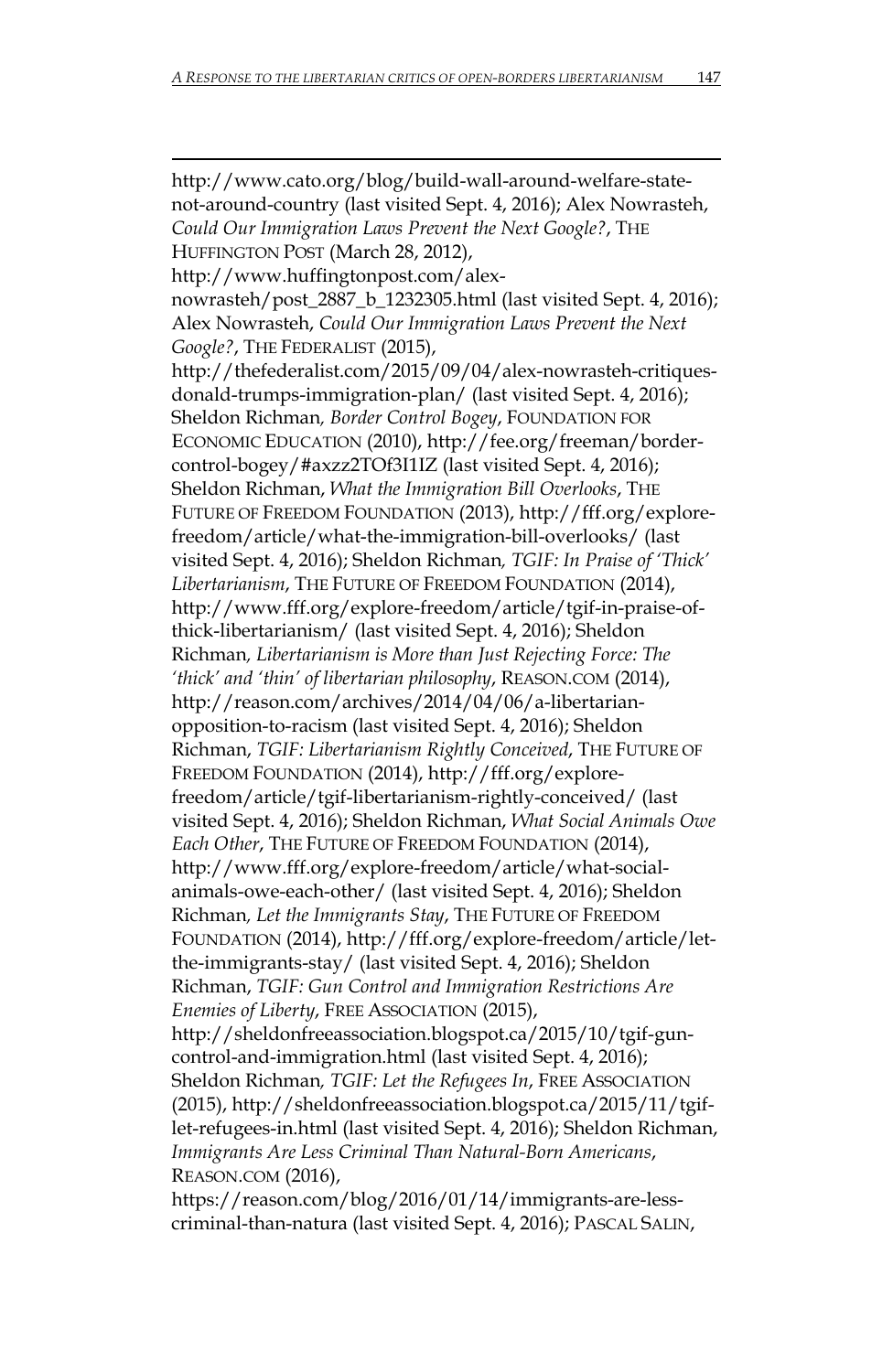LIBERALISME, 231-254 (Paris: Odile Jacob 2000); Ken Schoolland, *Immigration: An Abolitionist Case*, FOUNDATION FOR ECONOMIC EDUCATION (2002),

http://fee.org/files/doclib/schoolland0102.pdf (last visited Sept. 4, 2016); Ken Schoolland, Associate Professor of Economics and Political Science at Hawaii Pacific University & Member of the Board of Directors for the International Society for Individual Liberty, Address at the World Conference of the International Society for Individual Liberty, *Why Open Immigration?* (July 29, 2002); Dalmia Shikha, *On immigration, Obama may be cynical, but he's not breaking the law*, THE WASHINGTON EXAMINER (2014), http://www.washingtonexaminer.com/on-immigration-obamamay-be-cynical-but-hes-not-breaking-the-

law/article/2551807%22%20target=%22\_blank (last visited Sept. 4, 2016); Julian Simon, THE ECONOMIC CONSEQUENCES OF

IMMIGRATION, (Oxford: Basil Blackwell 1989); Julian Simon, *Are There Grounds for Limiting Immigration?,* 13 J. OF LIBERTARIAN STUD. 137, (1998); Ilya Somin, *Obama, immigration, and the rule of*  law, THE WASHINGTON POST (2014),

https://www.washingtonpost.com/news/volokhconspiracy/wp/2014/11/20/obama-immigration-and-the-ruleof-law/ (last visited Sept. 4, 2016); Diana Todea, *A libertarian account of freedom of movement and open borders,* 2 SCI. J.

HUMANISTIC STUD. 99, (2010); Will Wilkinson*, Milton Friedman's Argument for Illegal Immigration*, THE FLY BOTTLE (2008),

http://www.willwilkinson.net/flybottle/2008/06/11/miltonfriedmans-argument-for-illegal-immigration/ (last visited Sept. 4, 2016); Will Wilkinson, *Liberalism and Birthright Citizenship*, THE FLY BOTTLE (2010),

http://www.willwilkinson.net/flybottle/2010/08/09/liberalis m-and-birthright-citizenship/ (last visited Sept. 4, 2016). In contrast, there are some libertarians who take a middle ground in this controversy assuming neither a clear positon for or against open borders. *See* Brian Doherty, ET AL., HUMANE AND PRO-GROWTH: A REASON GUIDE TO IMMIGRATION REFORM, (Shikha Dalmia ed., 2013); J.C. Lester*, Book Reviews In Defense of the Realm: The Place of Nations in Classical Liberalism By David Conway*, 20 J. OF LIBERTARIAN STUD. 81, (2006); Patrcik Lynch, *Libertarians Can Believe in Borders*, LIBRARY OF LAW AND LIBERTY (2015), http://www.libertylawsite.org/2015/10/27/whylibertarians-can-believe-in-borders/ (last visited Sept. 4, 2016); Tibor Machan*, Immigration Into a Free Society*, 13 J. OF LIBERTARIAN STUD. 199, (1998); Ron Paul, LIBERTY DEFINED: 50 ESSENTIAL ISSUES THAT AFFECT OUR FREEDOM, 150-159 (2011); Keith Preston, *The Immigration Question: A Libertarian Middle*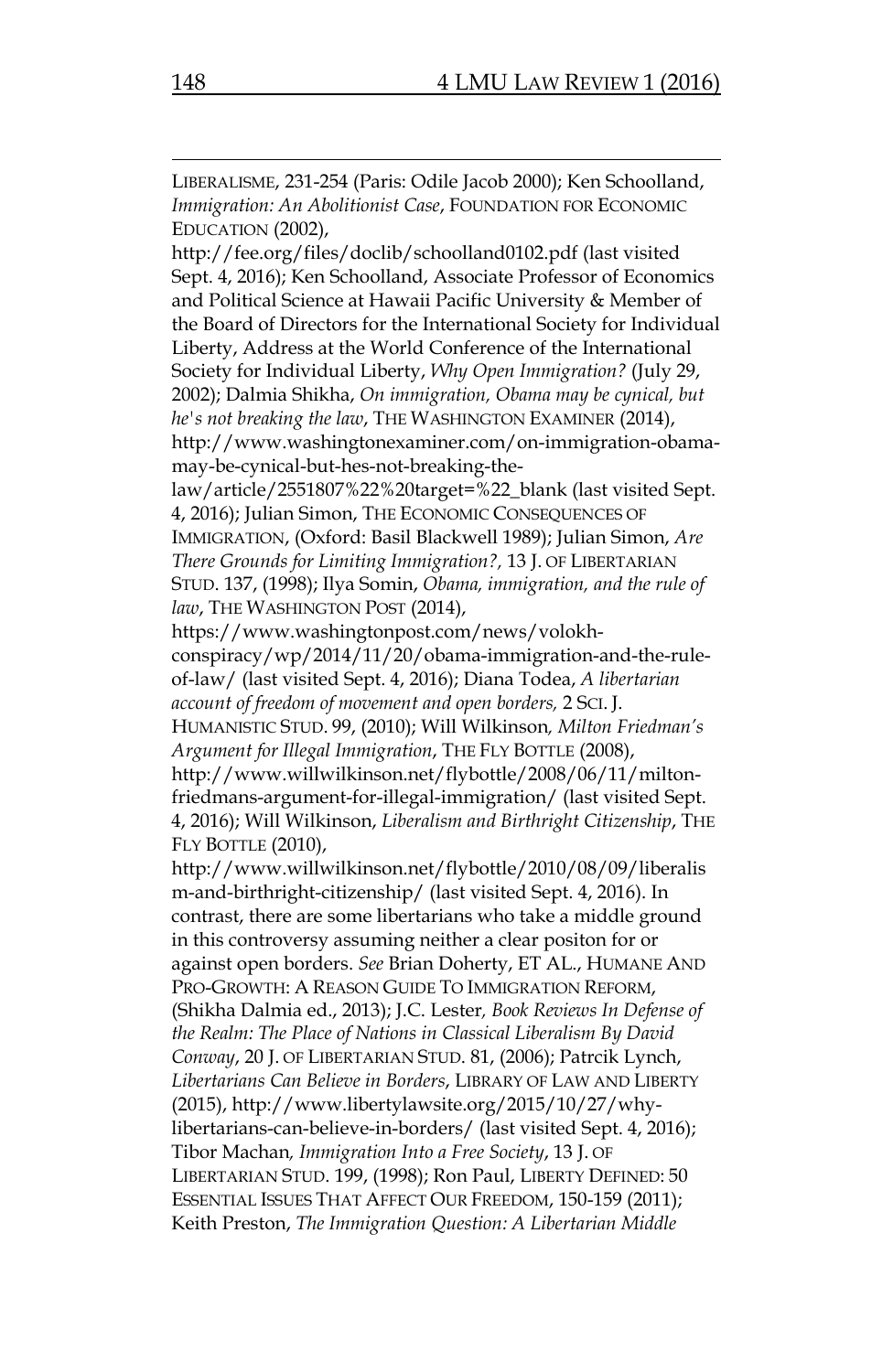this seeming overwhelming case against it. The open borders libertarian asks, is immigration necessarily a violation of property rights? When put in this way, it is clear that it is not. For example, suppose an Asian, or an African, or a Mexican, or a Martian for that matter, were to catapult<sup>[6](#page-7-0)</sup> into a completely unowned parcel of land that has never before been homesteaded.<sup>7</sup> For example,

*Ground Between Rockwell and Carson*, ATTACK THE SYSTEM (2015), https://attackthesystem.com/2015/11/13/the-immigrationquestion-a-libertarian-middle-ground-between-rockwell-andcarson (last visited Sept. 4, 2016); Michael Rozeff, *Original Appropriation and Its Critics*, LRC BLOG (2005),

 $\overline{a}$ 

https://www.lewrockwell.com/2005/09/michael-srozeff/original-appropriation-and-its-critics/ (last visited Sept. 4, 2016).

<span id="page-7-0"></span><sup>6</sup> Perhaps arriving by helicopter, or space ship in the case of the

<span id="page-7-1"></span>Martian.<br>7 For the libertarian, homesteading is the sine qua non of private property rights. *See* Walter Block, *Earning Happiness Through Homesteading Unowned Land: a comment on 'Buying Misery with Federal Land' by Richard Stroup*, 15 J. OF SOC. POL. AND ECON. STUD. N.2, 237-254 (1990); Walter E. Block, *Homesteading City Streets; An Exercise in Managerial Theory, Planning and Markets*, Vol. 5, No. 1, 18-23, (2002), http://www-

pam.usc.edu/volume5/v5i1a2s1.html; Walter E. Block, *On Reparations to Blacks for Slavery, Human Rights Review,* LRC BLOG (2002), https://www.lewrockwell.com/lrc-blog/reparationsblacks-slavery/; Walter E. Block and Guillermo Yeatts*, Economics and Ethics of Land Reform: A Critique of the Pontifical Council for Justice and Peace's 'Toward a Better Distribution of Land: The Challenge of Agrarian Reform*, J. NAT. RESOURCES & ENVTL. L., Vol. 15, No. 1, 37-69 (1999-2000); Water E. Block and Michael R. Edelstein*, Popsicle sticks and homesteading land for nature preserves,* ROMANIAN ECONOMIC AND BUSINESS AND BUSINESS REVIEW, Vol. 7, No. 1, pp. 7-13 (2005),

http://www.rebe.rau.ro/REBE%207%201.pdf; Per Bylund, *Man and Matter: A Philosophical Inquiry into the Justification of Ownership in Land from the Basis of Self-Ownership*, (June 2005) (master thesis on file with Lund University),

http://www.lunduniversity.lu.se/o.o.i.s?id=24965&postid=1330 482; Per Bylund, *Man and Matter: how the former gains ownership of the latter*, LIBERTARIAN PAPERS, Vol. 4, No. 1, (2012),

http://libertarianpapers.org/articles/2012/lp-4-1-5.pdf; Hugo Grotius, *Law of War and Peace* (De Jure Belli ac Pacis, (1625);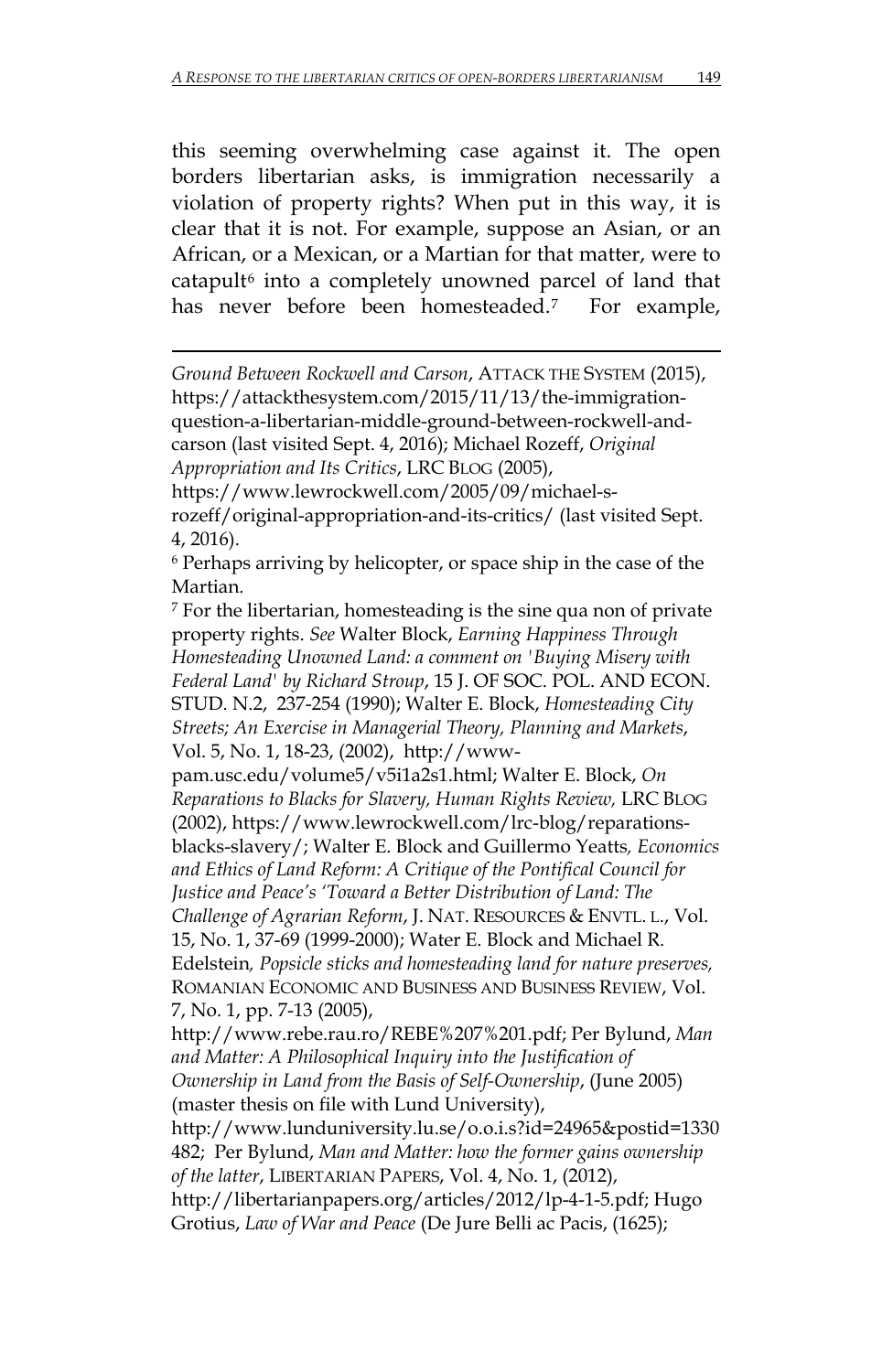consider some territory in the midst of Alaska, or in some isolated part of the Wyoming Rocky Mountains. Our immigrant starts to mix his labor with this land that has never been touched by human beings.<sup>[8](#page-8-0)</sup> What law that a libertarian must respect has this Asian, African, Mexican, or Martian violated? It is not clear that he has acted unlawfully<sup>[9](#page-8-1)</sup> at all. Rather, the very opposite is the case. If the statists try to remove him from these immigrant land claims, it is they¸ not he who is the trespasser, the NAP violator, the disrespector of private property rights. This is a clear case, as clear as can be. Such an immigrant homesteader acts entirely within the limits of libertarian

<span id="page-8-1"></span><span id="page-8-0"></span>Hans-Hermann Hoppe*, The Economics and Ethics of Private Property: Studies in Political Economy and Philosophy*, (1993); Hans-Hermann Hoppe, *Of Private, Common, and Public Property and the Rationale for Total Privatization*, LIBERTARIAN PAPERS, Vol. 3, No. 1, 1-13 (2011), http://libertarianpapers.org/2011/1-hoppeprivate-common-and-public-property/; Stephan N. Kinsella, *A libertarian theory of contract: title transfer, binding promises, and inalienability*, 17 J. OF LIBERTARIAN STUD. 11 (2003), http://www.mises.org/journals/jls/17\_2/17\_2\_2.pdf; Stephan N. Kinsella, *How we come to own ourselves*, MISES DAILY ARTICLES (Sept. 7, 2006), http://www.mises.org/story/2291; Stephan N. Kinsella, *Homesteading, Abandonment, and Unowned Land in the Civil Law*, MISES DAILY ARTICLES (May 22, 2009), http://blog.mises.org/10004/homesteading-abandonment-andunowned-land-in-the-civil-law/; John Locke, *An Essay Concerning the True Origin, Extent and End of Civil Government*, 17- 19 (1948); John Locke, *Second Treatise of Civil Government*, Chap. 5, (1955); Ellen Frankel Paul*, Property Rights and Eminent Domain*, (1987); Samuel Pufendorf*, Natural Law and The Law Of Nations*, (1673); Murray N. Rothbard*, For a New Liberty: The Libertarian Manifesto*, 32 (1973); Michael Rozeff, *Communities, Immigration, and Decentralization*, LRC BLOG (Dec. 14, 2005), http://www.lewrockwell.com/rozeff/rozeff51.html; Carl Watner, *The Proprietary Theory of Justice in the Libertarian Tradition*, JOURNAL OF LIBERTARIAN STUDIES, Vol. 6, No. 3-4, 289- 316 (1982), http://mises.org/journals/jls/6\_3/6\_3\_6.pdf. <sup>8</sup> The Bureau of Land Management of the U.S. Government of course claims these parcels, but as they have not homesteaded them either, the libertarian need not support such land titles. <sup>9</sup> At least not according to the libertarian NAP law.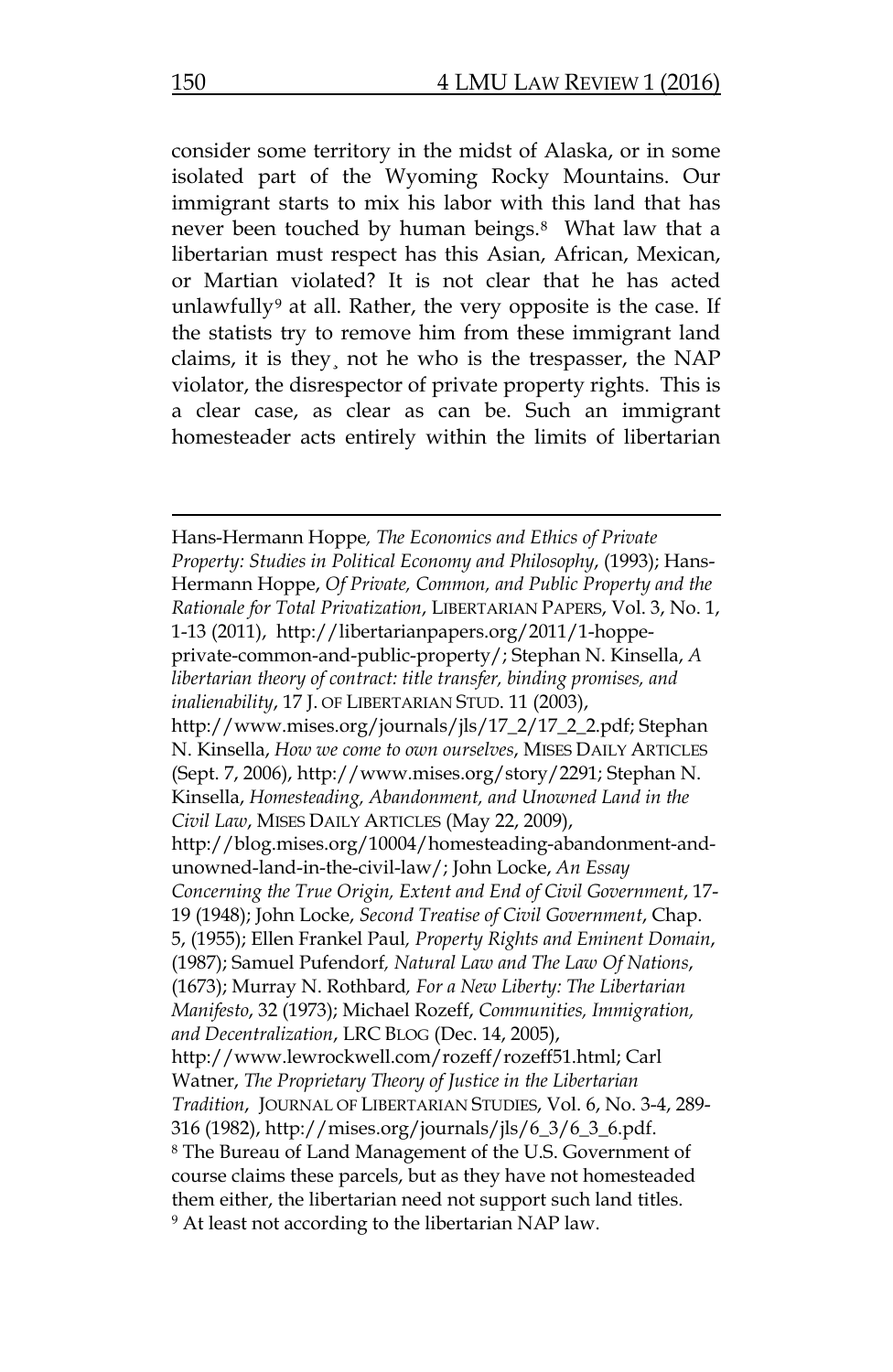law.[10](#page-9-0) A more debatable example concerns other property owned by the government that has not been totally empty of human habitation: parks, roads, forests. Suppose an immigrant were to set up shop in one of those places, in the face of a population that, through inaction, in effect acquiesces in continued state ownership. My own view is that anyone, citizen or outsider, who would do so would be in the right.[11](#page-9-1) However, I readily acknowledge, this is a far more complicated claim than the one concerning

 $\overline{a}$ 

<span id="page-9-0"></span><sup>10</sup> Bionic Mosquito appears to be ambivalent on this issue. On the one hand, he asserts: "I suppose, given my logic above, I could conclude that Block' s immigrant squatter on the top of the Rocky Mountains now ' owns' the land under his feet – at least until the owner (taxpayer, government – it really doesn' t matter at the moment) defends it and removes him. Which the state will, via the US military (or some similar agency)." Bionic Mosquito*, Dances With Elephants*, BIONIC MOSQUITO BLOG (Aug. 12, 2015), http://bionicmosquito.blogspot.ca/2015/08/danceswith-elephants.html. If I read this correctly, it means that in this author's view the homesteader is not the legitimate owner of the land with which he has mixed his labor. On the other hand, this scholar also maintains: "Yet 'own" means something– eventually they come into contact. This leads me to consider the possibility: "own' means what one can defend. I don't say that this fits neatly in libertarian theory; I don't say it is just..." *Id.* In my view, in contrast, licit ownership, at least for the libertarian perspective, has nothing whatsoever to do with whether or not the owner can successfully defend his property. When the bully exploits the 90 pound weakling, or the mugger robs a victim, or the conquistadores steal the land of the peasants, or the slave master despoils the slave of his labor, the latter is still in the right, even though he is unable to "defend" his rights, and the former is in the wrong. Might does not make right, at least not for the libertarian.

<span id="page-9-1"></span><sup>11</sup> *See* Joachim Hagopian, *Deep State's Draconian Measures To Criminalize Citizens*, LRC BLOG (Jan. 2016)

https://www.lewrockwell.com/2016/01/joachimhagopian/deep-states-vicious-measures; Ron Paul, *Oregon Standoff: Isolated Event or Sign of Things to Come?,* LRC BLOG (Jan. 2016), https://www.lewrockwell.com/2016/01/ronpaul/beginning-civil-unrest; Joel Skousen, *Oregon Standoff: Federal Land Grab vs. the Sagebrush Rebellion*, TEA PARTY ECONOMIST (Jan. 9 2016),

http://www.garynorth.com/public/14709.cfm.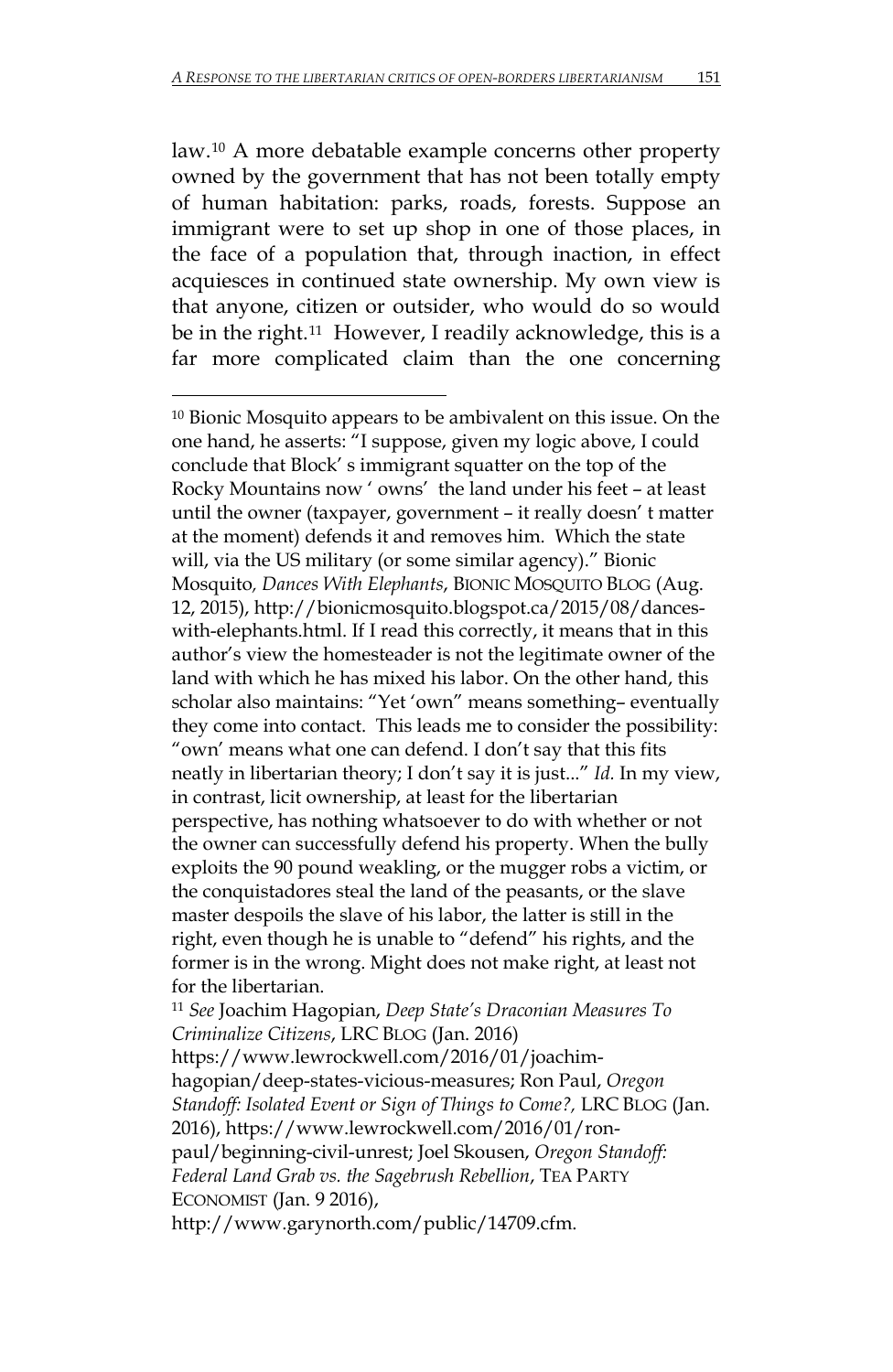entirely virgin territory and one I shall not pursue in the present paper.

Another weakness in the closed border libertarian position concerns internal immigration. If movement from Argentina to the U.S. is to be stemmed by regulations presumably emanating from private property rights considerations, what of a change of address from New York to Louisiana? It would appear that the same arguments that apply to the one case also do so for the other (Richman, 2010). The criticism of the migrant to the U.S. from Argentina is that without some sort of controls, there is a violation of property rights. The immigrant arrives, as it were, without any permission from anyone else. However, that same situation holds true for interstate movements; for intrastate ones too. People continually travel, for instance between New Orleans and Baton Rouge, all on their own cognizance; with no permission from anyone else. The implication of the non-open borders position is that this, too, should be looked at askance. And, yet, this consideration would appear to be a reductio ad absurdum of that viewpoint.

#### IV. OTHER ARGUMENTS

#### A. ACTUAL IMMIGRANT PRACTICE

It might be claimed that the typical immigrant does not hive off to the desolate woods where no man has ever trod before. Rather, he enters a city, typically where members of the donor country congregate, so that he can be amongst his own kind. Says Mosquito (2016D): "These refugees are not settling on the 3000-meter-plus peaks of the Swiss Alps, far removed from any otherwise improved land; they are not going north of the Arctic Circle. They are coming to the developed – and even most developed – parts of Europe. Even if I accept your theory, you cannot avoid this practice – today." This cannot be denied.

However, this is hardly even relevant to our discussion. We are now attempting to explore whether free immigration is per se a violation of the libertarian principles of private property rights. And, if a single,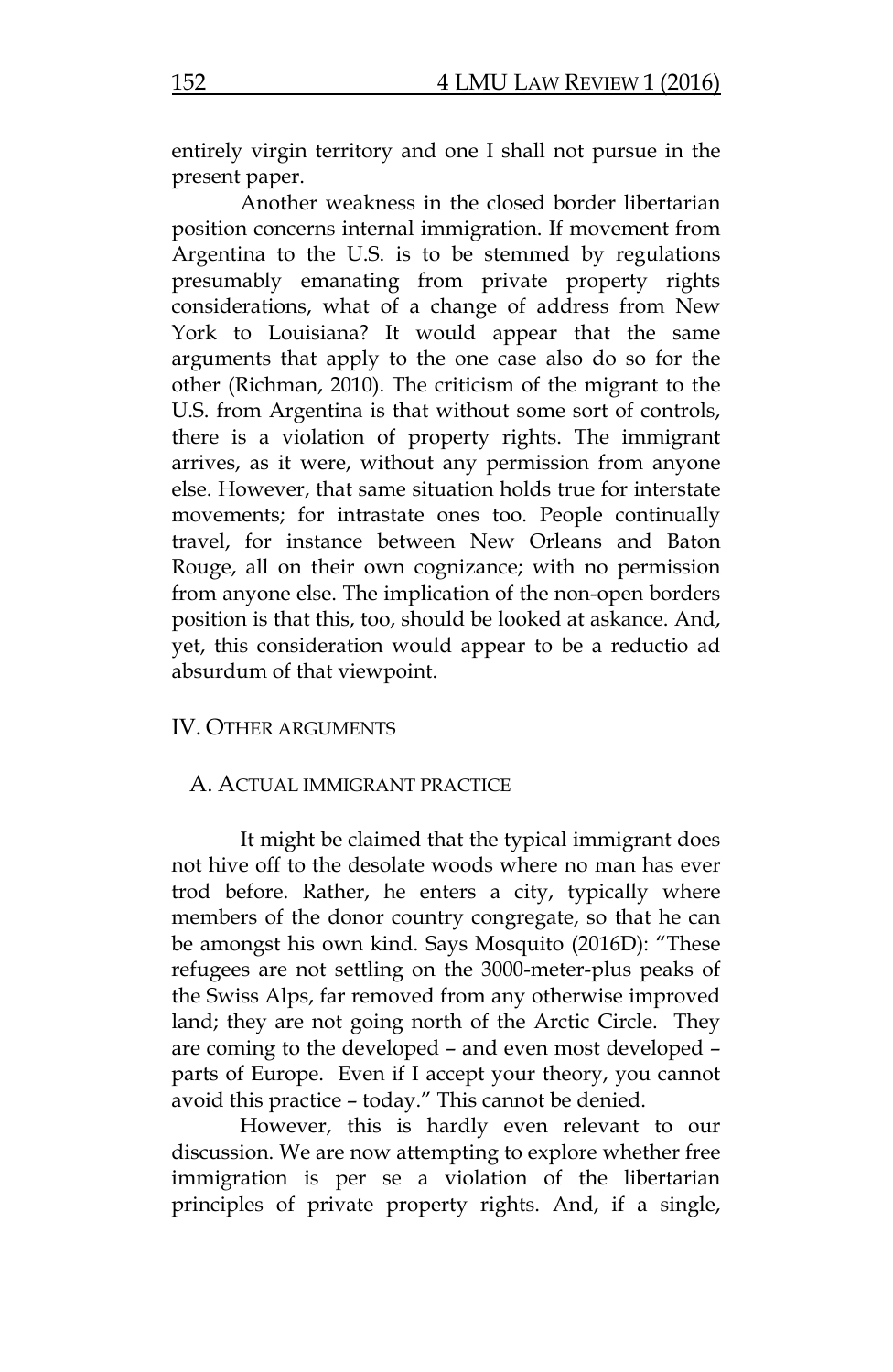solitary counter example can be furnished, this proves there is no fundamental rights violation in this practice.

### B. CANNOT HIRE?

In view of Hoppe (2004):

It is incorrect to infer from the fact that an immigrant has found someone willing to employ him that his presence on a given territory must henceforth be considered 'invited.' Strictly speaking, this conclusion is true only if the employer also assumes the full costs associated with the importation of his immigrant-employee. This is the case under the much-maligned arrangement of a 'factory town' owned and operated by a proprietor. Here, the full cost of employment, the cost of housing, healthcare, and all other amenities associated with the immigrant's presence, is paid for by the proprietor. No one else's property is involved in the immigrantworker settlement. Less perfectly (and increasingly less so), this full-cost-principle of immigration is realized in Swiss immigration policy. In Switzerland, immigration matters are decided on the local rather than federal government level, by the local owner-resident community in which the immigrant wants to reside. These owners are interested that the immigrant's presence in their community increase rather than decrease their property values. In places as attractive as Switzerland, this typically means that the immigrant (or his employer) is expected to buy his way into a community, which often requires multimillion-dollar donations.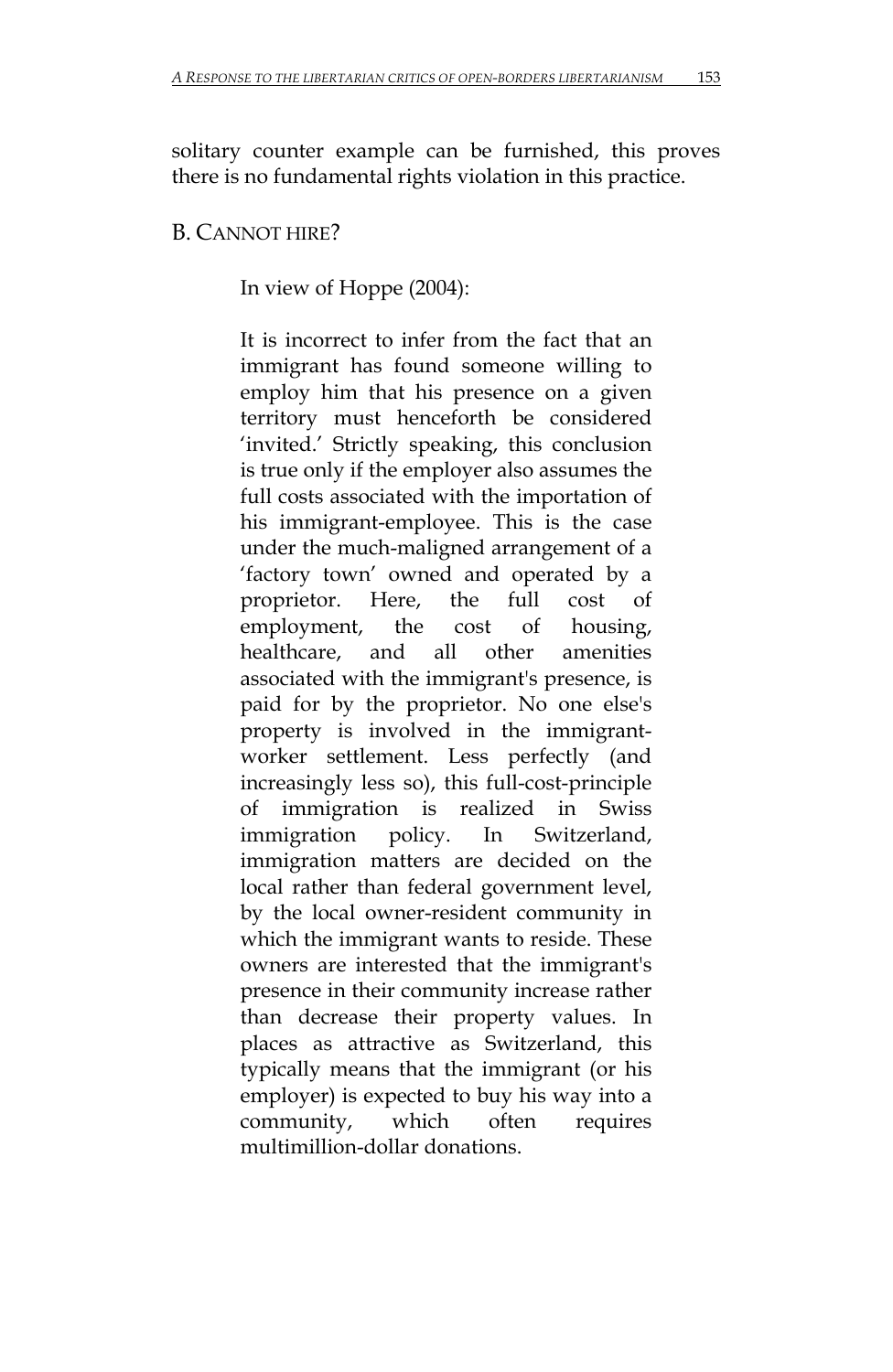Unfortunately, welfare states are not operated like factory towns or even Swiss communities. Under welfare-statist condition, the immigrant employer must pay only a small fraction of the full costs associated with the immigrant's presence. He is permitted to socialize (externalize) a substantial part of such costs onto other property owners. Equipped with a work permit, the immigrant is allowed to make free use of every public facility: roads, parks, hospitals, schools, and no landlord, businessman, or private association is permitted to discriminate against him as regards housing, employment, accommodation, and association. That is, the immigrant comes invited with a substantial fringe benefits package paid for not (or only partially) by the immigrant employer (who allegedly has extended the invitation), but by other domestic proprietors as taxpayers who had no say in the invitation whatsoever. This is not an 'invitation,' as commonly understood. This is an imposition. It is like inviting immigrant workers to renovate one's own house while feeding them from other people's refrigerators. Consequently, because the cost of importing immigrant workers is lowered, more employersponsored immigrants will arrive than otherwise. Moreover, the character of the immigrant changes, too. While Swiss communities choose well-heeled, highly value-productive immigrants, whose presence enhances communal property values all-around, employers under democratic welfare State conditions are permitted by state law to externalize their employment costs on others and tend to import increasingly cheap, low-skilled and low value-productive immigrants,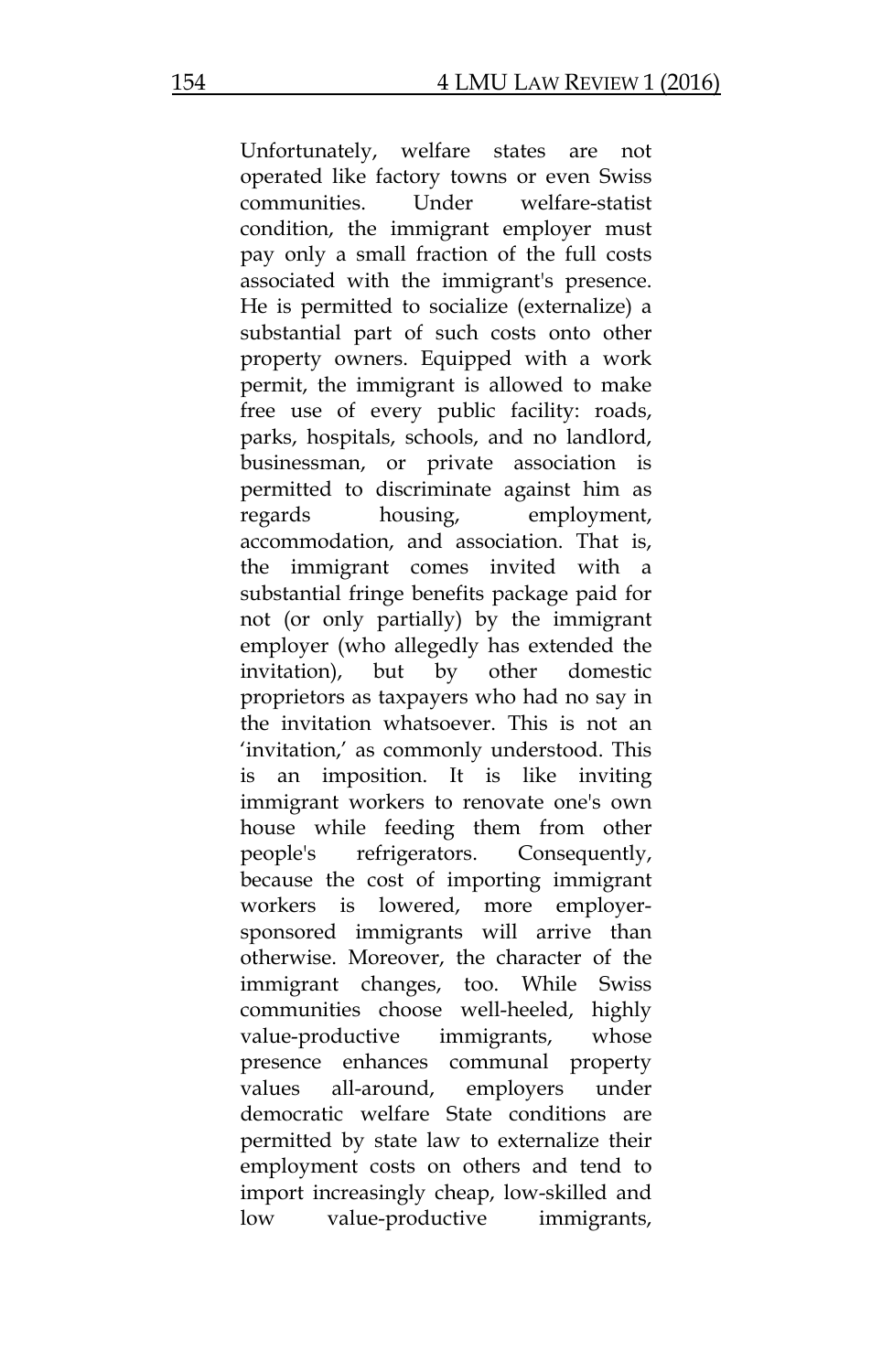regardless of their effect on all-around communal property values.[12](#page-13-0)

There are several difficulties in this position. First, consider the claim that the employee immigrant is to be considered invited[13](#page-13-1) "only if the employer also assumes the full costs associated with the importation of his immigrant-employee." Consider the case of "immigrants" from an entirely different country, "Storkovia." Contrary to the views of some biologists, all babies come from that nation.[14](#page-13-2) They are, not merely in effect, but, actually, immigrants. They come from a place completely outside of the recipient country, in some sense even further removed than adult or child migrants from elsewhere on the planet. Do the parents of these immigrants bear anything like the "full costs associated with the[ir] importation?" To ask this is to answer it: of course not. When these immigrants grow up and commit crimes, it is their responsibility, not that of their mothers and fathers. Why, then, impose "full costs" on employers, and not on parents? Wherein lies the justification for treating these importers of immigrants so differently?

Second, consider "the cost of housing, healthcare, and all other amenities associated with the immigrant's presence" as well as the fact that the "immigrant is allowed to make free use of every public facility: roads, parks, hospitals, schools, and no landlord, businessman, or private association is permitted to discriminate against him as regards housing, employment, accommodation,

<span id="page-13-0"></span><sup>12</sup> Hans-Hermann Hoppe, *In the Free Market, May a Businessman Hire Any Immigrant He Chooses?*, LRC BLOG (Sept. 22, 2004), https://www.lewrockwell.com/2004/09/hans-hermannhoppe/in-the-free-market-may-a-businessman-hire-anyimmigrant-he-chooses/.

<span id="page-13-1"></span><sup>13</sup> Block & Callahan, *Is There a Right to Immigration? A Libertarian Perspective*, *supra* note 5 (explaining that because of this, labor mobility, too, would garner agreement by two parties, as in the case of internationally traded goods or investments).

<span id="page-13-2"></span><sup>14</sup> *Id*. (explaining that the stork carries boy babies in blue cloth, and girl babies in pink).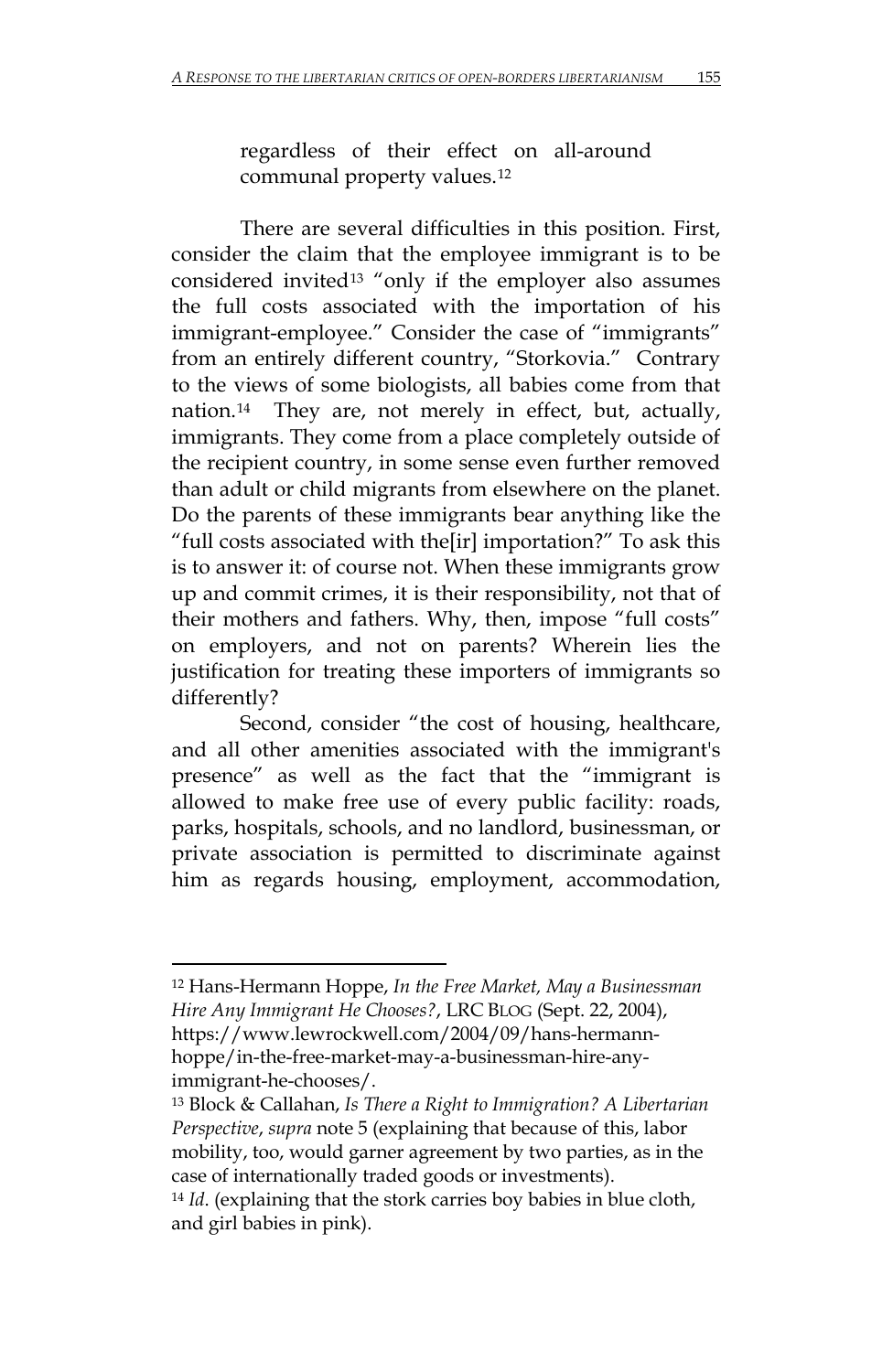and association."[15](#page-14-0) But whose fault is this? Is it the immigrants? Of course not. These policies were put in place long before he arrived on the shores of the recipient country. As well, the immigrants from Storkovia will also be able to access this "substantial fringe benefits package." The logic of this argument implies, again, that babies should either be banned and/or their creation, in migration from Storkovia, should be strictly controlled; as strictly as migrants from any other "place." No, of course, the libertarian answer, to which Hoppe would certainly agree is to get rid of the welfare state which offers these "fringe benefits" to all and sundry.[16](#page-14-1)

Third, Hoppe's concern with declining "communal property values" is more than passing curious, given that under libertarianism, property, and only property, not its value, may properly be owned. This point is eloquently demonstrated by none other than this author himself.[17](#page-14-2)

# C. COLOGNE, GERMANY; SWITZERLAND, SWEDEN, DENMARK

A very powerful argument against open borders is based on what is actually occurring in late 2015 and early 2016. Large numbers of immigrant men, mainly from Arab countries have been molesting women, raping them, in many of the European nations that have welcomed them.[18](#page-14-3)

<span id="page-14-1"></span><span id="page-14-0"></span><sup>15</sup> *Id.* (explaining how those consideration apply to voting, receiving welfare, etc., with a lag time of some 18-21 years). <sup>16</sup> David D. Friedman, *Welfare and Immigration—The Other Half of the Argument*, DAVID D. FRIEDMAN'S HOME PAGE (April 1, 2006), http://www.daviddfriedman.com/Libertarian/Welfare\_and\_I mmigration.html (making a valid point that immigration may well help reduce or eliminate these burdensome and illicit welfare programs).

<span id="page-14-2"></span><sup>17</sup> *See* Hans Hermann-Hoppe & Walter Block, On Property and Exploitation (2002).

<span id="page-14-3"></span><sup>18</sup> Martin Armstrong, *Germany's Refugee Crisis is Starting to Explode*, LRC BLOG (Jan 11, 2016),

https://www.lewrockwell.com/2016/01/martin-

armstrong/germanys-rapefugee-crisis/; Janosch Deckler, *'Criminal' migrants carried out Cologne assault Stolen mobile phones found at refugee centers,* POLITICO (Jan. 11, 2016 1:35 PM),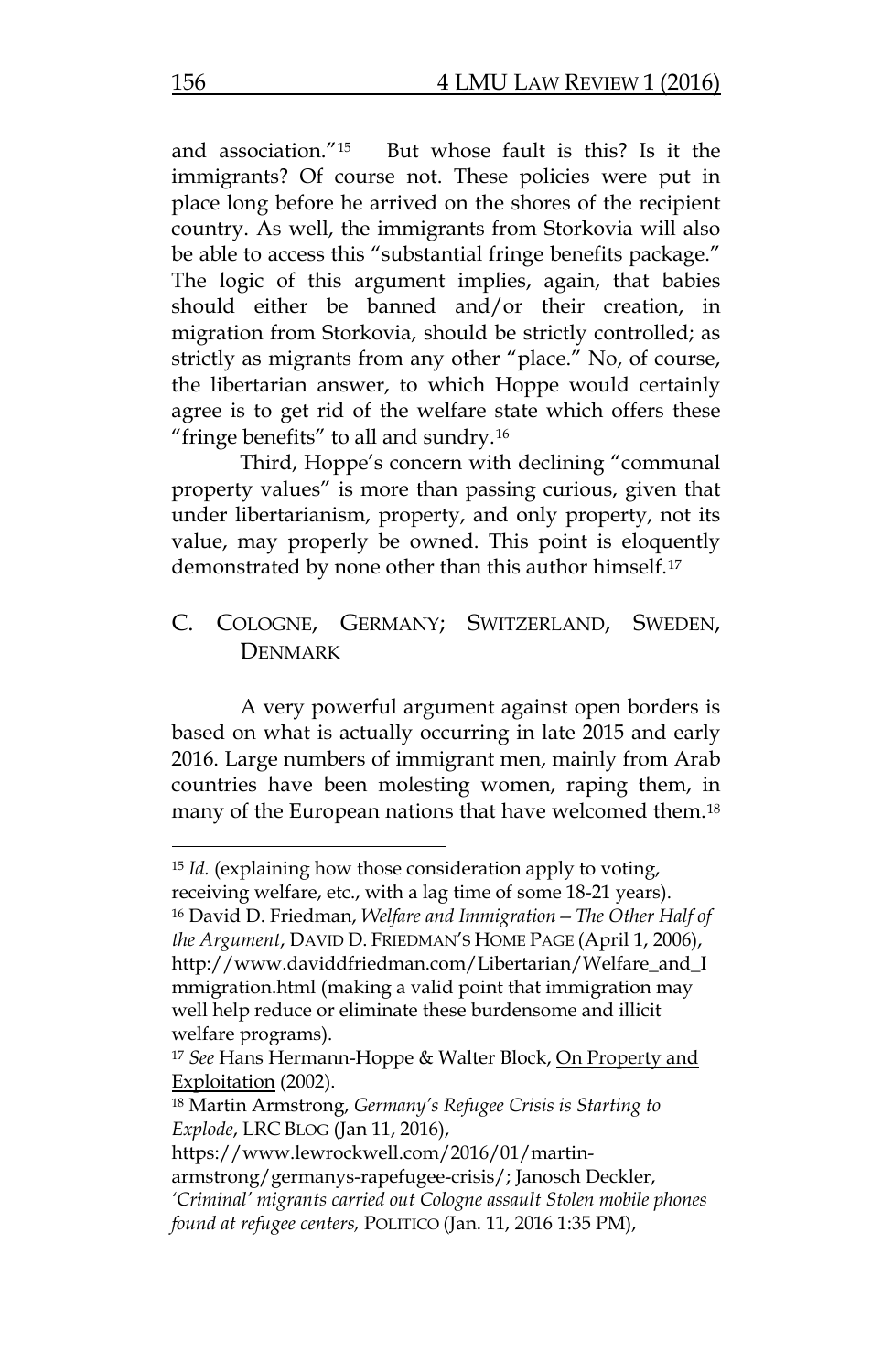This has been so serious a problem, and so widespread, that there is even a new language to describe these acts of biting the hand that feeds them: "rapefugees" and "Taharrush."[19](#page-15-0) This behavior is particularly despicable in that repays benevolence with viciousness. In the view of many, this is the Achilles Heel of libertarian open borders position. It would be difficult to quarrel with this assessment, at least in the view of most exponents of this opinion. However, this is a small segment of scholars who have contributed to that literature whose perspectives are invulnerable to this critique.

Before we make this defense, let us take a small detour and discuss the distinction put forth by Kant (1785,

 $\overline{\phantom{a}}$ 

http://www.politico.eu/article/criminal-migrants-carried-outcologne-hauptbahnhof-sex-assault-refugees-asylium-migration; Michael B. Doughtery, *The Morally Repugnant Response To The Cologne Sexual Assault Gang*, THE WEEK (Jan.11 2016), http://theweek.com/articles/598070/morally-repugnantresponse-cologne-sexual-assault-gang; Tyler Durden, *Massive Coverup Exposed In Sweden As Media, Cops Hid Migrant Sex Attacks*, ZERO HEDGE (Jan. 11, 2016), http://www.zerohedge.com/news/2016-01-11/massivecoverup-exposed-sweden-media-cops-hid-migrant-sex-attacks; Nick Hallett, *'Taharrush': Authorities Fear Repeat of Cologne as Middle East Rape Culture Imported to Europe*, BREIBART BLOG (Jan. 10, 2016), http://www.breitbart.com/london/2016/01/10/germanauthorities-fear-repeat-of-cologne-as-taharrush-comes-to-

europe/; Rex Murphy, *Every major authority in Cologne — police, officialdom, press — failed*, NATIONAL POST (Jan. 9, 2016 4:49 PM), http://news.nationalpost.com/full-comment/rex-murphyevery-major-authority-in-cologne-police-officialdom-pressfailed; Taki Theodoracopulos, *Who Scares America More*?, TAKI'S MAG. (2016),

http://takimag.com/article/who\_scares\_america\_more\_taki/pr int#axzz3wwItImKF.

<span id="page-15-0"></span>19 "Gang-rape," or "collective harassment" in Arabic. *See* Corey Charlton, *The Arabic gang-rape 'Taharrush' phenomenon which sees women surrounded by groups of men in crowds and sexually assaulted... and has now spread to Europe*, MAILONLINE (Jan. 12, 2016), http://www.dailymail.co.uk/news/article-3395390/The-Arabic-gang-rape-Taharrush-phenomenon-sees-womensurrounded-groups-men-crowds-sexually-assaulted-spread-Europe.html.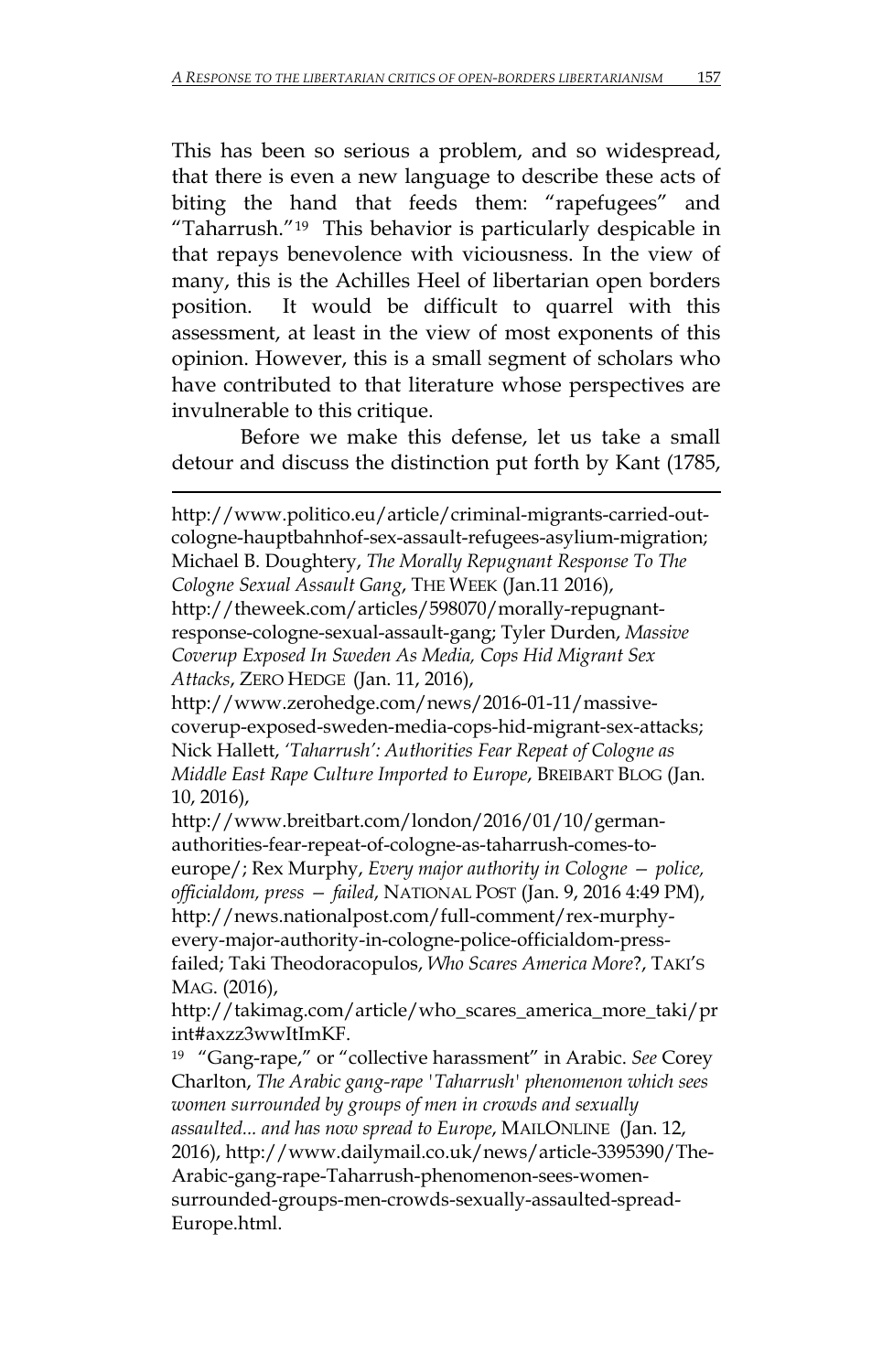1930) between his categorical and hypothetical imperatives. The former is articulated in the form of a command: Do this! Don't do that! Or, regarding our present concerns: Open the border! Do not open the border! The latter takes on an if-then format: If you want this, do that. If you want that, do this. If you want to see large numbers of unskilled workers unemployed, implement the minimum wage law. If you do not want to see large numbers of unskilled workers unemployed, eliminate the minimum wage law.[20](#page-16-0)

Most libertarian advocates of open borders take on the categorical imperative: Open the borders! True, advocates state that the following reasons for their position: it is the moral policy to pursue, it does not harm domestic workers, and that it promotes specialization, etc. Nevertheless at the end of the day, their bottom line is a categorical one: do not prohibit open and free immigration. However, there are some libertarian advocates of free unimpeded immigration who adopt the hypothetical stance. This small subset of the open borders libertarians<sup>[21](#page-16-1)</sup> do not say: open all borders, period. They assert, rather, open all borders or homestead all land, all standing room, all territory on which people might settle.<sup>[22](#page-16-2)</sup> To put this in other words: all borders should be open (a categorical); if, however, you are afraid of being inundated by people who will molest women and engage in other untoward acts, then privatize all land, every square inch of it. When you follow this policy, free immigration will be converted into trespass or forced integration, something that falls completely outside of the bounds of libertarian law. With full private property over every square inch of

<span id="page-16-1"></span><sup>21</sup> Block, *Libertarian Case*, *supra* note 5; Block, *Immigration: A Critique, supra* note 5; Block, *Rejoinder to Hoppe, supra* note 5; Block*, Rejoinder to Todea, supra* note 5; Block and Callahan, *supra* note 5; Gregory and Block*, supra* note 5.

<span id="page-16-0"></span> $20$  Note, a scenario in which the minimum wage increases employment and pay would be a logical contradiction; therefore, we do not ask about it.

<span id="page-16-2"></span><sup>22</sup> Walter Block & Peter Nelson, WATER CAPITALISM: THE CASE FOR PRIVATIZING OCEANS, RIVERS, LAKES, AND AQUIFERS, (Rowman & Littlefield eds., 2015) (including bodies of water internal to the country).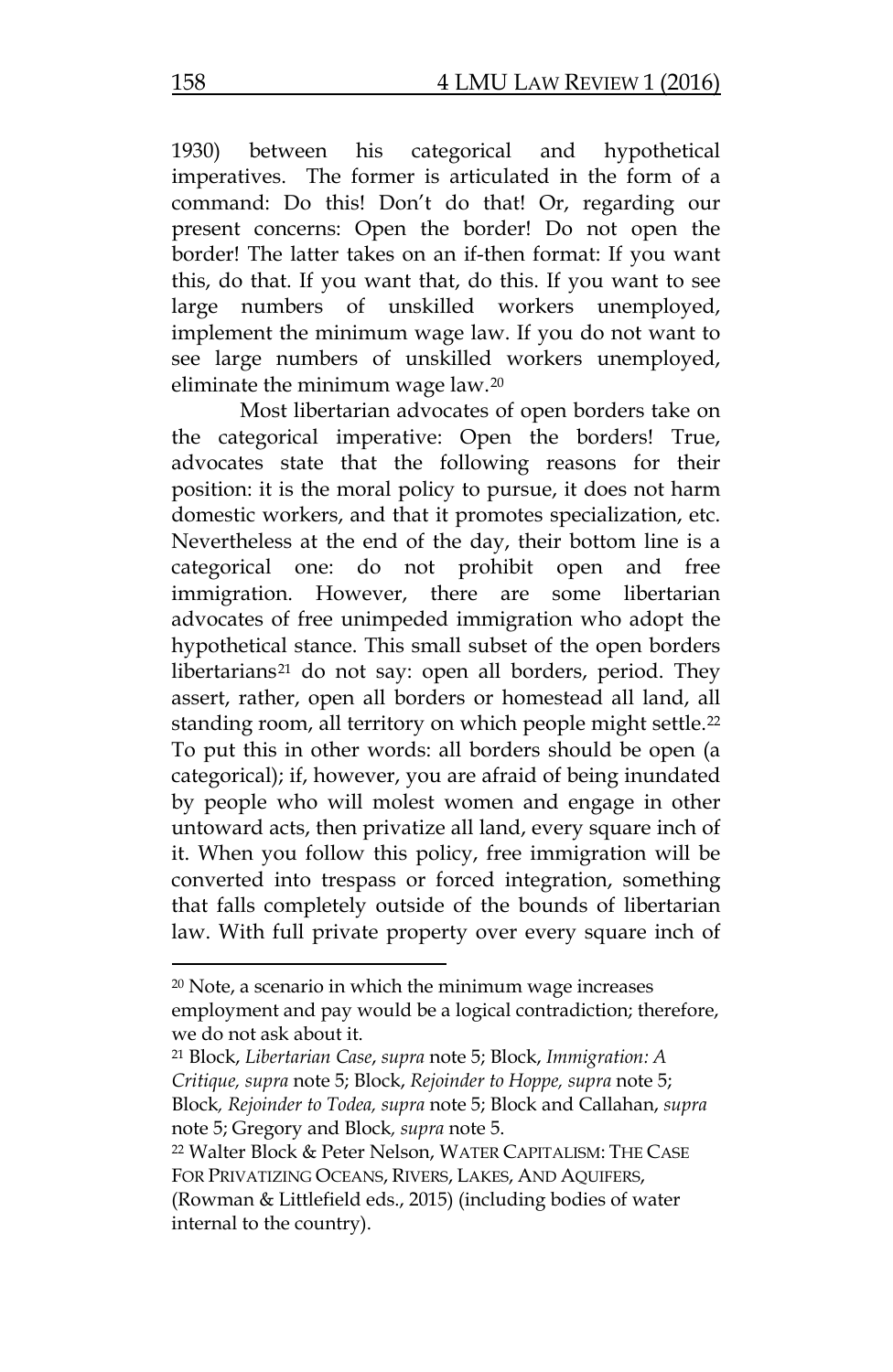land, then and only then would open immigration constitute trespass or forced integration.

I do not say that the open border libertarians who adopt the categorical imperative are refuted by the Cologne, Germany argument. I only maintain they are vulnerable to it. For example, they may assert that the obvious harms to allowing "rapefugees" into their country is more than offset by the positives; the humanitarian policy of rescuing innocent people in danger of their lives, etc. Whether this will suffice or not is beyond the scope of the present paper. The only point I wish to make now is that the open borders libertarians who adopt the Kantian hypothetical are invulnerable to the Cologne counterexample. They can properly defend their position by claiming that it is not their fault that the "rapefugees" were allowed into Germany. The government of Angela Merkel had a choice: either open the borders or privatize fully. Had they adopted the latter policy, there would not have been any "rapefugees" allowed into their territory. But, they chose differently. The responsibility thus lies with them, not with the open borders libertarians.<sup>[23](#page-17-0)</sup>

# D. THICK LIBERTARIANISM

 $\overline{\phantom{a}}$ 

In the view of some libertarian opponents of open borders, this policy will lead away from libertarianism, and/or make it more difficult to move in its direction in the first place. Mosquito (2016H) writes as follows on this matter:

> So what does culture have to do with maintaining a libertarian order? This, to me, is quite simple: the less conflict, the less chance that some selfproclaimed and self-pitying disadvantaged group will look to a savior to deliver them from their perceived suffering. The less conflict, the less chance that people will look

<span id="page-17-0"></span><sup>&</sup>lt;sup>23</sup> Not that the latter had any power to make any determination at all in these decisions.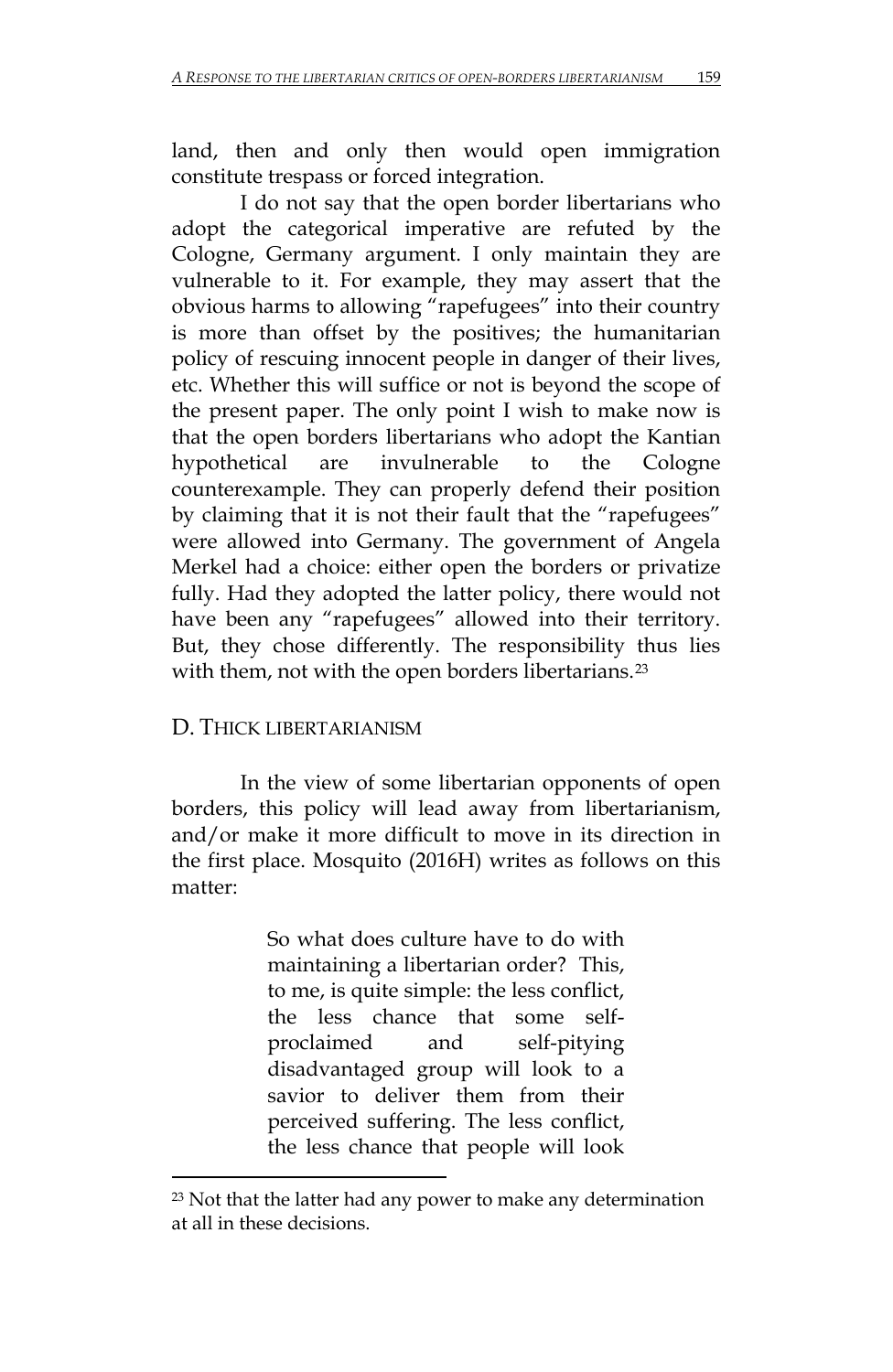for someone to do something about it. The 'someone' will ultimately be the monopoly provider of fixing all things for all people. And there goes the libertarian order – or even the possibility of moving closer to one. No matter the pleasant thoughts of open-borders libertarians, in this world we have an open borders example turning into a call for more state action….Ask yourself: who is the 'opposition' in this drama? Who is the 'enemy'? Look in the mirror. This is the fruit of 'open borders' *in this world*. [24](#page-18-0)

Note that this is a thick libertarian<sup>[25](#page-18-1)</sup> perspective. As such it is incompatible with what I am trying to do in the

AUSTRO-ATHENIAN EMPIRE BLOG (Nov. 3, 2007),

<span id="page-18-0"></span><sup>24</sup> Mosquito, *supra* note 10 (doubles down on this perspective with this statement: "I am not arguing libertarian theory; I am suggesting that *Block's suggested path from here to there will move society away from, and not toward, a libertarian world*.").

<span id="page-18-1"></span><sup>25</sup> For advocates of thick libertarianism, *See* Nick Gillespie, ET AL., *The Declaration of Independents: How Libertarian Politics Can Fix What's Wrong With America*. (Public Affairs 2011); Charles Johnson, *Libertarianism through Thick and Thin*, RAD GEEK PEOPLE'S DAILY (OCT. 3, 2008),

http://radgeek.com/gt/2008/10/03/libertarianism\_through/; Charles Johnson*, Libertarianism through Thick and Thin*, RAD GEEK PEOPLE'S DAILY (July 20, 2013),

http://radgeek.com/gt/2008/10/03/libertarianism\_through/; Roderick Long, *The Plot Thickens*,

http://aaeblog.com/2007/11/03/the-plot-thickens/; Roderick Long, *Thickness Unto Death*, AUSTRO-ATHENIAN EMPIRE BLOG (July 10, 2008), http://aaeblog.com/2008/07/10/thickness-untodeath/; Roderick Long, *Monster Thickburger Libertarianism*, AUSTRO-ATHENIAN EMPIRE BLOG (July 24, 2008), http://aaeblog.com/2008/07/24/monster-thickburgerlibertarianism/; Bionic Mosquito, *The Real Action is in the Reaction of the Opposition*, LRC BLOG (Jan. 11, 2016), https://www.lewrockwell.com/2016/01/bionic-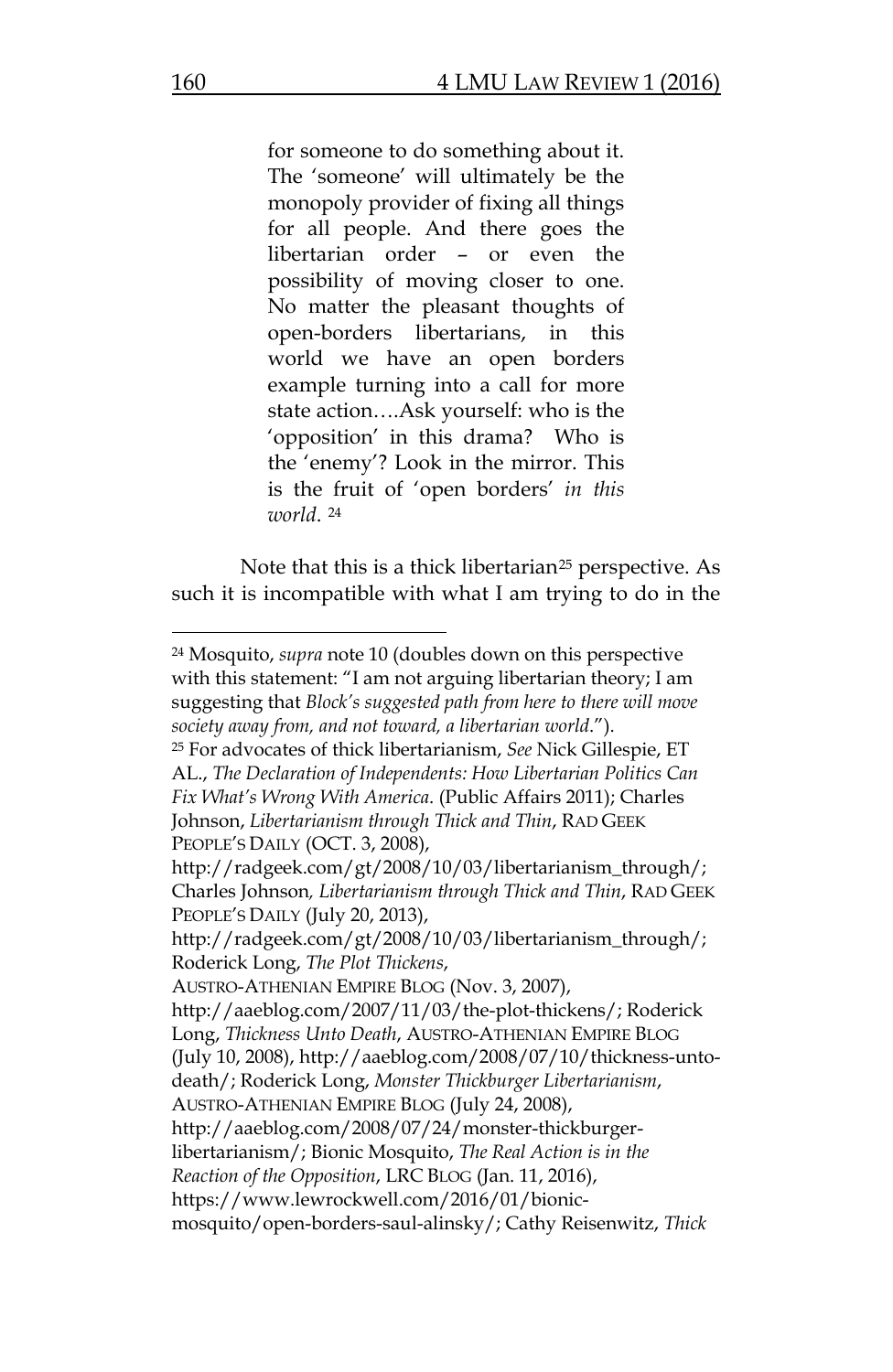$\overline{\phantom{a}}$ 

*and thin libertarianism and Tom Woods*, SEX & THE ST. (Dec. 23, 2013), http://cathyreisenwitz.com/blog/2013/12/23/thick-andthin-libertarianism-and-tom-woods/; Sheldon Richman, *TGIF: In Praise of 'Thick' Libertarianism*, EXPLORE FREEDOM (Apr. 4, 2014), http://fff.org/explore-freedom/article/tgif-in-praise-of-thicklibertarianism/; Sheldon Richman, *Libertarianism is more than just rejecting force: the 'thick' and 'thin' of libertarian philosophy*, HIT & RUN (Apr. 6, 2014), http://reason.com/archives/2014/04/06/alibertarian-opposition-to-racism; Sheldon Richman, *TGIF: Libertarianism Rightly Conceived*, EXPLORE FREEDOM (May 2, 2014), http://fff.org/explore-freedom/article/tgif-libertarianismrightly-conceived/; Sheldon Richman, *What Social Animals Owe Each Other*, EXPLORE FREEDOM (July 1, 2014), http://fff.org/explore-freedom/article/what-social-animalsowe-each-other/; Jeffery Tucker, *Against libertarian brutalism: Will libertarianism be brutalist or humanitarian? Everyone needs to decide*, THE FREEMAN (March 12, 2014), http://www.fee.org/the\_freeman/detail/against-libertarianbrutalism; Kevin Vallier, *Political Libertarianism: Between Thick and Thin*, BLEEDING HEART LIBERTARIANS (May 7, 2014) http://bleedingheartlibertarians.com/2014/05/politicallibertarianism-between-thick-and-thin; Kevin Vallier, *Libertarian Social Morality: Progressive, Conservative or Liberal?,* BLEEDING HEART LIBERTARIANS (February 22, 2013), http://bleedingheartlibertarians.com/2013/02/libertariansocial-morality-progressive-conservative-or-liberal/; Matt Zwolinski*, Libertarianism: Thick and Thin*, BLEEDING HEART LIBERTARIANS (December 28, 2011), http://bleedingheartlibertarians.com/2011/12/libertarianismthick-and-thin/#more-1697. In contract, advocates for thin libertarianism, *See* Logan Albright, *What Libertarianism Is Not*, MISES INSTITUTE CANADA BLOG (Apr. 26, 2014)

http://mises.ca/posts/blog/what-libertarianism-is-not/; Walter E. Block*, Pure libertarianism*, THE LIBERTY CRIER (May 17, 2014), http://libertycrier.com/pure-

libertarianism/?utm\_source=The+Liberty+Crier&utm\_campaig n=8cd483dafc-

The\_Liberty\_Crier\_5\_19\_2014&utm\_medium=email&utm\_term =0\_600843dec4-8cd483dafc-284768769; Walter Block, *Was Murray Rothbard a Thick Libertarian*, ECON POL'Y J. (May 23, 2014), http://www.economicpolicyjournal.com/2014/05/wasmurray-rothbard-thick-

libertarian.html?utm\_source=feedburner&utm\_medium=email& utm\_campaign=Feed%3A+economicpolicyjournal%2FKpwH+% 28EconomicPolicyJournal.com%29; Walter Block, *Was Murray*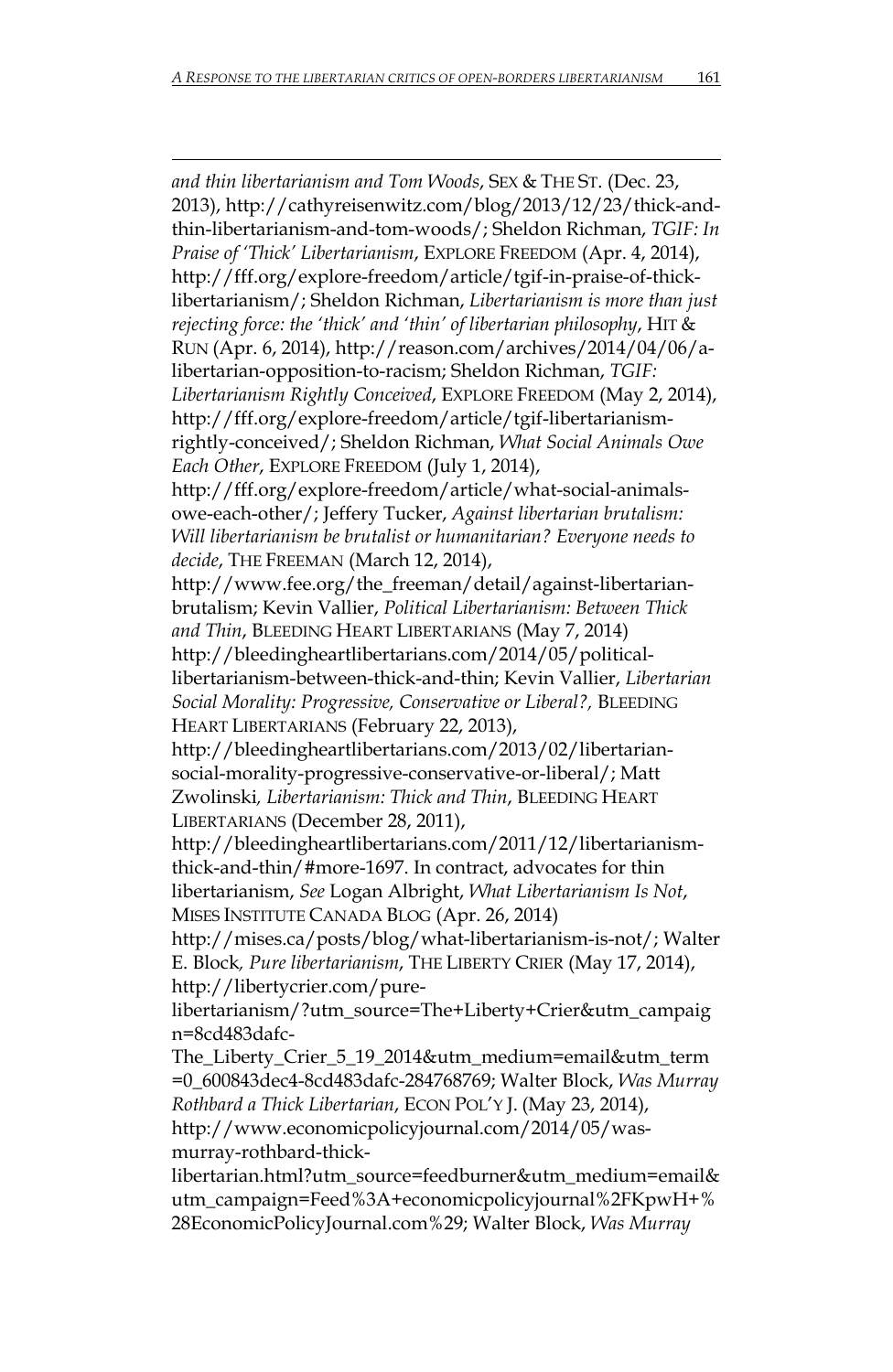*Rothbard a Thick Libertarian? Part II*, ECON POL'Y J. (May 23, 2014), http://www.economicpolicyjournal.com/2014/05/wasmurray-rothbard-thicklibertarian\_23.html?utm\_source=feedburner&utm\_medium=em ail&utm\_campaign=Feed%3A+economicpolicyjournal%2FKpw H+%28EconomicPolicyJournal.com%29; Christopher Cantwell, *Jeffrey Tucker Reduces Core Libertarian Ideals To 'Brutalism*,' CHRISTOPHER CANTWELL: RADICAL AGENDA (March 12, 2014), http://www.christophercantwell.com/2014/03/12/jeffreytuckers-case-libertarianism; David Gordon, *What Is Libertarianism?*, LRC BLOG (August 29, 2011), http://archive.lewrockwell.com/gordon/gordon90.1.html; Jacob Hornberger*, The Virtues of Libertarianism*, HORNBERGER'S BLOG (May 15, 2014), http://fff.org/explore-freedom/article/the-virtues-oflibertarianism/; Stephan N. Kinsella, *Homesteading, Abandonment, and Unowned Land in the Civil Law,* MISES DAILY ARTICLES (May 22, 2009), http://blog.mises.org/10004/homesteading-abandonment-andunowned-land-in-the-civil-law/; Stephan N. Kinsella, *What Libertarianism Is*, MISES DAILY ARTICLES (Aug. 21, 2009), https://mises.org/library/what-libertarianism; Bionic Mosquito, *Sheldon Richman Takes Down Walter Block & Lew Rockwell?,* ECON POL'Y J. (May 3, 2014), http://www.economicpolicyjournal.com/2014/05/sheldonrichman-takes-down-walterblock.html?utm\_source=feedburner&utm\_medium=email&utm \_campaign=Feed%3A+economicpolicyjournal%2FKpwH+%28Ec onomicPolicyJournal.com%29; Bionic Mosquito, *On Thick, BIG Libertarians*, ECON POL'Y J. (Aug. 6, 2014), http://www.economicpolicyjournal.com/2014/08/on-thickbiglibertarians.html?utm\_source=feedburner&utm\_medium=email &utm\_campaign=Feed%3A+economicpolicyjournal%2FKpwH+ %28EconomicPolicyJournal.com%29; Lew Rockwell, *The Current Libertarian Infighting and the Future of Libertarianism*, LRC BLOG (May 1, 2014), https://www.lewrockwell.com/2014/05/lewrockwell/the-future-of-libertarianism/; Dan Sanchez, *Sophistry and the State: The Perils of Fuzzy (Thick) Thinking*, LRC BLOG (May 10, 2014), https://www.lewrockwell.com/2014/05/dansanchez/the-perils-of-thick-thinking/; Neil J. Smith, *Thick as a brick*, BEFORE IT'S NEWS (May 2, 2014),

http://beforeitsnews.com/alternative/2014/05/thick-as-abrick-2949630.html; Laurence M. Vance*, I Am a Libertarian,* LRC BLOG (May 6, 2014),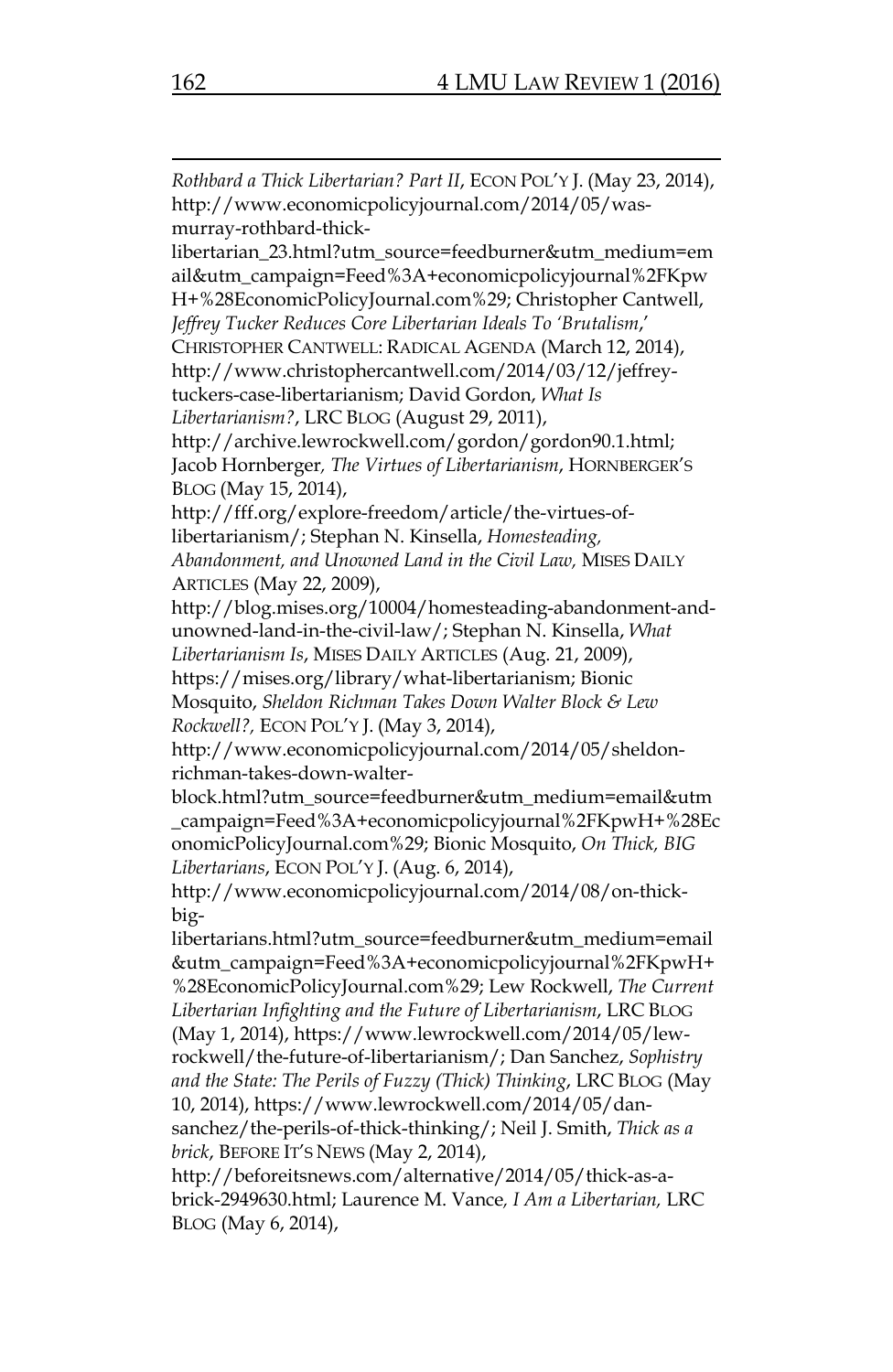present paper: discern what is the proper libertarian position on immigration. In very sharp contrast, this is not an objection on that ground. That is, whether a policy will promote liberty, somewhat shockingly, is entirely irrelevant to the question of what is the proper libertarian analysis of the issue. Instead, it raises an entirely different question: what view of libertarianism, correct or incorrect, will best promote libertarianism, a very distinct concern. To clarify this, consider some other cases. For example, the minimum wage law prohibits consenting adults from negotiating a wage contract below the level stipulated by this legislation. As such, this is a per se violation of liberty, and thus incompatible with libertarianism. But, suppose, just suppose, that the best way to promote economic freedom would be to support the minimum wage law. This might be true if this enactment creates so much unemployment for unskilled workers that a general revulsion leads to a jettisoning of all sorts of economic interventionistic policies. Then, by stipulation, the minimum wage law would encourage the free enterprise system, paradoxical though this might sound. A similar procedure is taking place in the present debate over free and open immigration. Mosquito is claiming that such a policy will *lead* to greater statism. It might well do so, as far as I know. However, my concern here is not with which

https://www.lewrockwell.com/2014/05/laurence-m-vance/iam-a-libertarian/; Robert Wenzel, *A Note on the Difference Between Libertarians and Libwaps*, ECON POL'Y J. (May 1, 2014), http://www.economicpolicyjournal.com/2014/05/a-note-ondifference-

bewteen.html?utm\_source=feedburner&utm\_medium=email&u tm\_campaign=Feed%3A+economicpolicyjournal%2FKpwH+%2 8EconomicPolicyJournal.com%29; Robert Wenzel, *It's Here: Libertarian-Socialism*, ECON POL'Y J. (June 14, 2014),

http://www.economicpolicyjournal.com/2014/06/its-herelibertarian-

socialism.html?utm\_source=feedburner&utm\_medium=email& utm\_campaign=Feed%3A+economicpolicyjournal%2FKpwH+% 28EconomicPolicyJournal.com%29; Tom Woods, *Thick and Thin Libertarianism, and Duck Dynasty*, THE TOM WOODS SHOW (December 19, 2013), http://tomwoods.com/thick-and-thinlibertarianism-and-duck-dynasty/.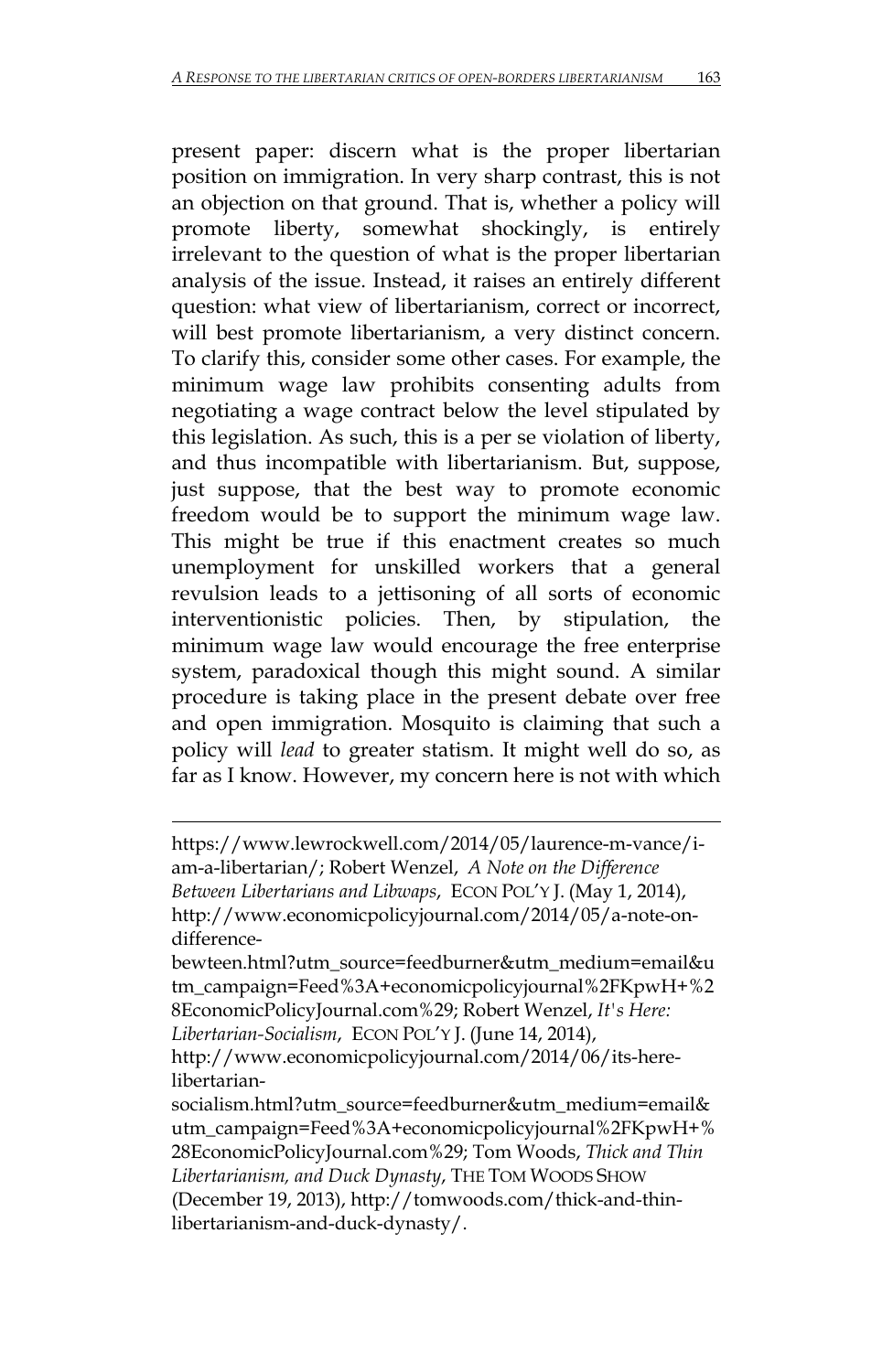is the most efficient efficacious way to *achieve* liberty, or maintain it. It is, rather, with what liberty *consists of*, an entirely different matter.

Here is another example. It is a paradigm implication of libertarianism that all drugs should be legalized. But, posit, that if so, then some famous person will die from an overdose, and the electorate will become so revulsed by economic freedom, that democratic government will institute all sorts of horrid regulations. Still, drug legalization is the libertarian position, even though, under our present scenario, it will, paradoxically, lead to less liberty.

We must stress that there is nothing at all wrong with enquiring which policies lead to and away from freedom. These are very valuable studies. One does not become enmeshed into the wilds of thick libertarianism until one conflates the two; equating policies the promote liberty with the libertarian position. For example, consider the totally made up scenario where murdering innocent people will somehow bring liberty closer. It is still incompatible with libertarianism, and punishable by libertarian law, to do so. (Block, 2004, 2006).

# V. CONCLUSION

 $\overline{a}$ 

Libertarian open borders opponents emphasize the importance of a shared culture (Mosquito, 2015E) in terms of reducing intra-national hostilities. They are undoubtedly correct; there is little doubt that homogeneous societies tend to be more peaceful than heterogeneous ones.<sup>[26](#page-22-0)</sup> This, of course, mitigates against the open border position. To be sure, some open border cases will fall victim to the Cologne, Germany objection based on rape. But not all, if the benefits of free

<span id="page-22-0"></span><sup>26</sup> Craig Calcaterra, *Majority of Baseball Brawls are between Players of Different Ethnicities*, NBC SPORTS (2015),

http://mlb.nbcsports.com/2015/09/30/majority-of-baseballbrawls-are-between-players-of-different-ethnicities/ (last visited Nov. 19, 2016) (offering an example of this that might well be unknown even to writers who maintain this stance in opposition to immigration).